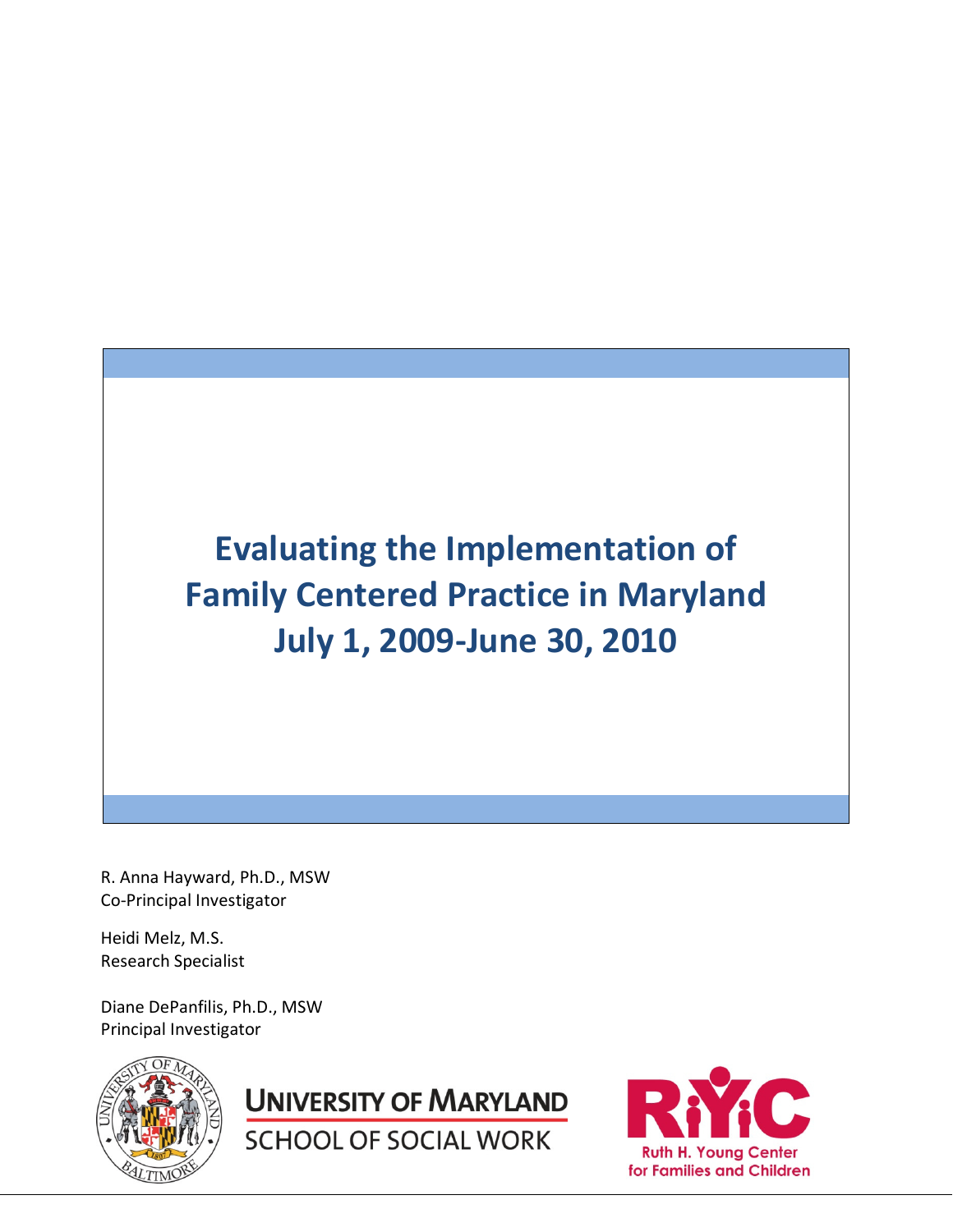# **Evaluating the Implementation of Family Centered Practice in Maryland July 1, 2009-June 30, 2010**

#### **Background and Purpose**

Maryland's Family Centered Practice (FCP) model of child welfare is based on a set of core values and practice strategies that focus on increasing positive outcomes for children served by public child welfare to ensure their safety, well-being, and permanence.

FCP core practice values include:

- *Place Matters for Children* in Maryland
- Build upon family strength and expertise
- Respect cultural sensitivity
- Collaborate with communities
- Manage using data-driven practices

Core strategies in the FCP practice model include:

- Family Involvement Meetings (FIMS)
- Building community partnerships
- Recruitment and retention of kinship and community based resource homes
- Local department self evaluation
- Enhanced policy and practice development

As per agreement between DHR-SSA and the UMB-SSW, researchers at the Ruth H. Young Center for Families and Children are evaluating the implementation of FCP across Maryland. There are four components to the evaluation: (1) observing and assessing the implementation process; (2) assessing whether there are changes in practice related to FCP's core values and strategies; (3) determining whether there are changes in children and families' level of engagement in child welfare services; and (4) determining whether there are changes in child and family child welfare outcomes of safety, permanency, and well-being. The evaluation of Maryland's FCP initiative is informed by administrative data collected as part of regular agency practice, focus groups with staff and families, and a survey of local department staff. The evaluation of Maryland's FCP initiative is informed by administrative data collected as part of regular agency practice, focus groups with staff and families, and surveys of local department staff.

This report presents data collected between July 1, 2009-June 30, 2010 and is presented in aggregate form *by region*. The FCP initiative was rolled out regionally beginning July 2009, with strategic planning efforts focused on the level of individual jurisdiction. This report represents baseline data during the initial training and an implementation phase of FCP; for most indicators, December 2009 is used as the baseline month. Follow-up data will be collected on a rolling basis, by region, beginning July 2010 through June 2011.

The evaluation, and this report, is organized into three sections representing a process evaluation (answering the question "what did we do?"), a practice evaluation ("were there changes to practice with families and children?"), and Place Matters outcome indicators ("what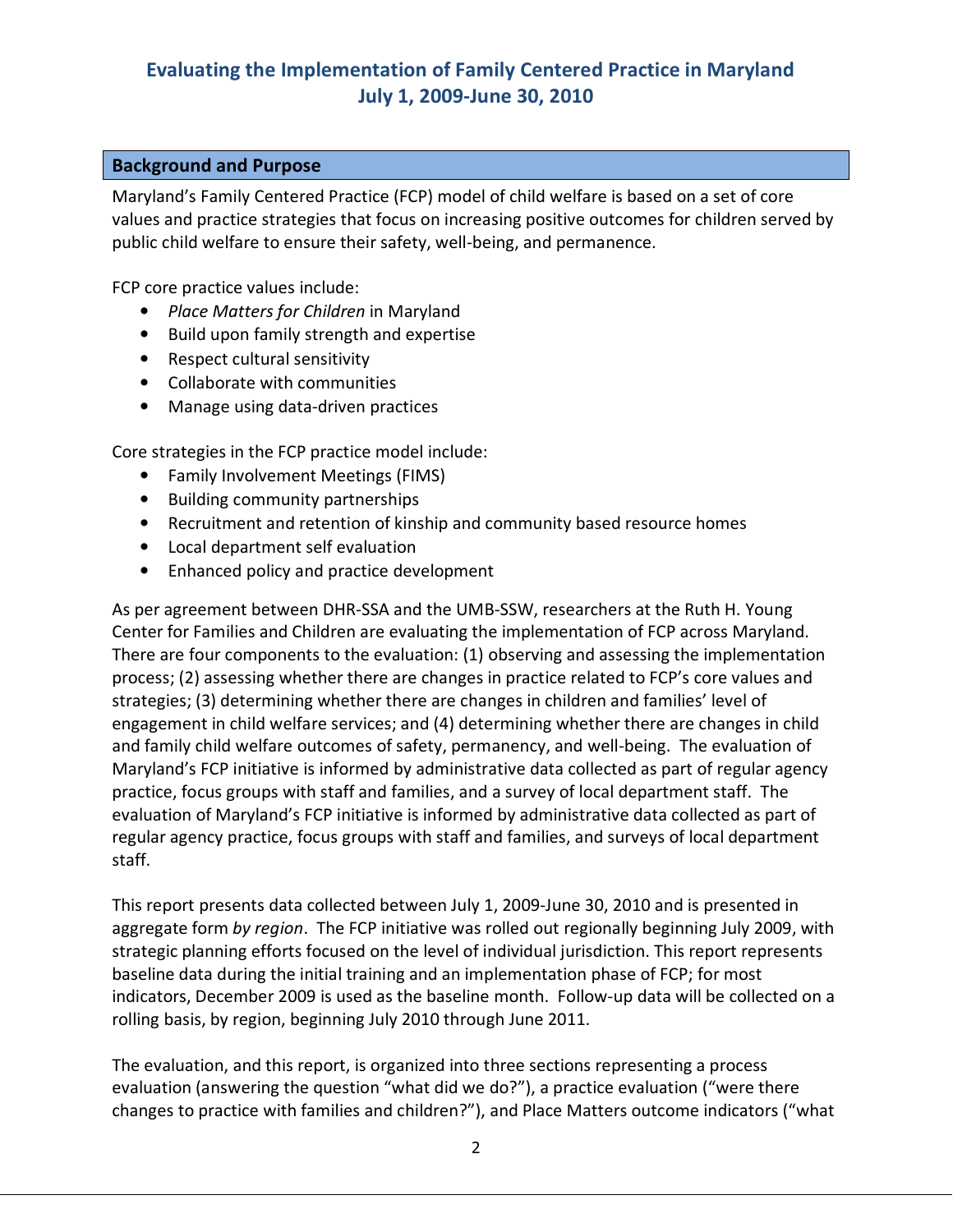family and youth outcomes are associated with implementation of FCP?"). These sections align with the goals of the FCP model.

The theoretical framework that guides the evaluation is shown in Figure 1. The evaluation includes measures of the organization context of local departments of social services, including such indicators as their size, their caseload allocation, and their organizational climate (A). These factors are expected to impact family centered practice (C) directly, and also indirectly through the effect they may have on the individual attitudes and beliefs (B) of the caseworkers who are asked to use a family-centered approach in their practice. Ultimately, family centered practice is expected to result in improved outcomes for the children and families of Maryland (D). These processes take place within a larger policy context (E), in which multiple interventions and initiatives are currently underway across Maryland that also aim to improve outcomes for children and families.



#### **Figure 1. Theory of Change Conceptual Model**

**Policy Context:** Place Matters, Fostering Family Connections, Youth Engagement Model, CFSR PIP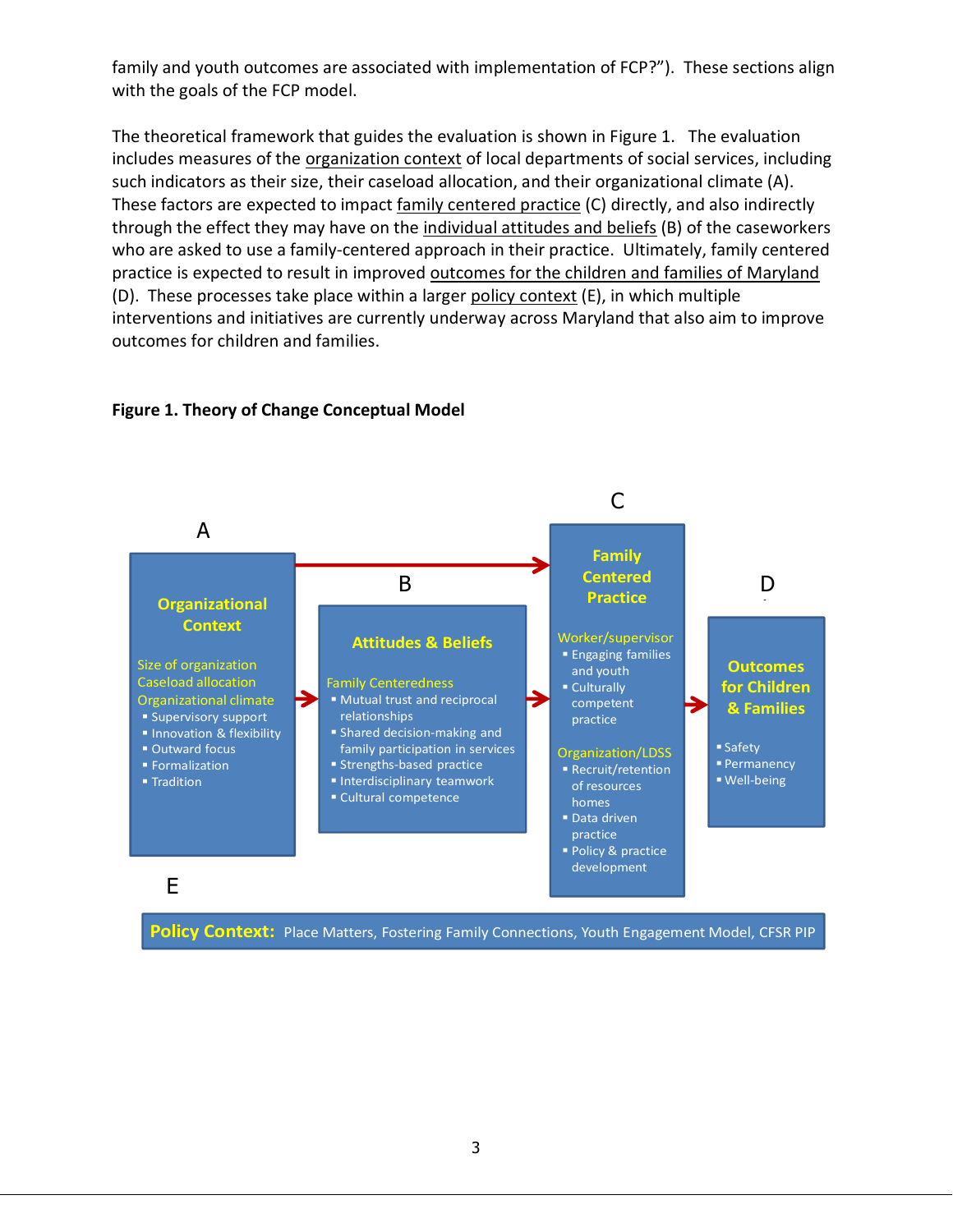#### **Process Evaluation**

The purpose of the process evaluation is to evaluate the extent to which the FCP model is implemented as planned in each local jurisdiction and to document challenges to implementation at both the state and local level. Research questions related to the process evaluation include:

- How was FCP implemented?
- How were stakeholders and partners engaged to support the implementation of FCP?
- Were policies and procedures developed in support of FCP implementation activities?
- How were FCP practice components implemented across jurisdictions?
- Do organizational climate and worker attitudes toward family centered practice influence implementation?

Over the course of the first year, data were gathered on: (1) implementation activities and efforts; (2) feedback on training from participants and trainers; (3) engagement of stakeholders; (4) organizational climate and worker attitudes toward family centered practices. The following sections report the findings from each of these four areas of inquiry.

#### **Implementation Activities**

#### **Training**

During this first year of implementation, 1,735 child welfare staff participated in a two-day training on Family Centered Practice, which was provided regionally by a collaboration of Child Welfare Academy, Casey Family Services, and local program staff. **Table 1** presents the number of participants from each of the jurisdictions that have received training and the approximate total number of active child welfare staff at each jurisdiction\*. The goal of the training initiative was to reach the entire child welfare workforce, and by this standard this effort was highly successful; approximately 95% of the state's child welfare workforce has been trained in the FCP model.

| Region                | <b>Jurisdiction</b>   | <b>Total # Trained</b> | Approximate #<br><b>Total Child</b><br>Welfare Staff* | <b>Approximate %</b><br><b>Trained</b> |
|-----------------------|-----------------------|------------------------|-------------------------------------------------------|----------------------------------------|
| <b>Baltimore City</b> | <b>Baltimore City</b> | 731                    | 755                                                   | 97%                                    |
|                       | Allegany              | 46                     | 56                                                    | 82%                                    |
| Western               | Carroll               | 22                     | 29                                                    | 76%                                    |
|                       | Fredrick              | 51                     | 41                                                    | 124%                                   |

|  | <b>Table 1. Family Centered Practice Training Completed</b> |  |  |  |
|--|-------------------------------------------------------------|--|--|--|
|--|-------------------------------------------------------------|--|--|--|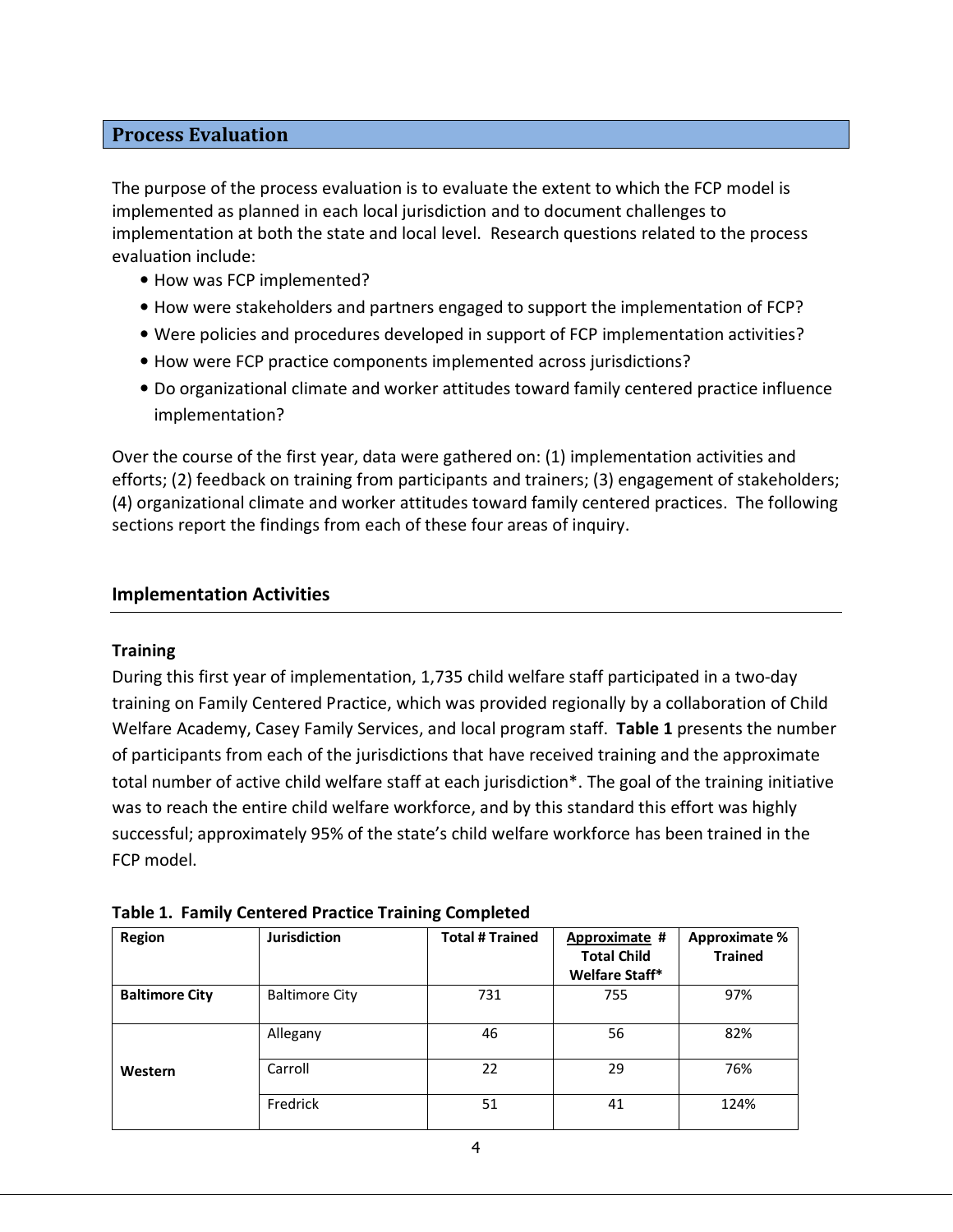| Region             | Jurisdiction    | <b>Total # Trained</b> | Approximate #<br><b>Total Child</b><br>Welfare Staff* | <b>Approximate %</b><br><b>Trained</b> |
|--------------------|-----------------|------------------------|-------------------------------------------------------|----------------------------------------|
|                    | Garrett         | $\overline{23}$        | 20                                                    | 100%                                   |
|                    | Washington      | 85                     | 74                                                    | 100%                                   |
| Southern           | Calvert         | 22                     | 22                                                    | 100%                                   |
|                    | Charles         | 43                     | 42                                                    | 100%                                   |
|                    | St. Mary's      | 29                     | 30                                                    | 97%                                    |
| <b>Upper Shore</b> | Kent            | 10                     | 8                                                     | 100%                                   |
|                    | Queen Anne's    | $\overline{8}$         | 12                                                    | 67%                                    |
|                    | Caroline        | 22                     | 20                                                    | 100%                                   |
|                    | Talbot          | 22                     | 14                                                    | 100%                                   |
| Lower Shore        | Dorchester      | 18                     | 22                                                    | 100%                                   |
|                    | Wicomico        | 47                     | 39                                                    | 100%                                   |
|                    | Worcester       | 29                     | 22                                                    | 100%                                   |
|                    | Somerset        | 21                     | 19                                                    | 100%                                   |
| Central            | Montgomery      | 91                     | 64                                                    | 100%                                   |
|                    | Howard          | 31                     | 58                                                    | 53%                                    |
|                    | Ann Arundel     | 67                     | 97                                                    | 69%                                    |
|                    | Prince George's | 108                    | 156                                                   | 69%                                    |
| Northern           | Baltimore       | 100                    | 132                                                   | 76%                                    |
|                    | Harford         | 62                     | 58                                                    | 100%                                   |
|                    | Cecil           | 47                     | 44                                                    | 100%                                   |
| <b>STATEWIDE</b>   |                 | 1,735                  | 1,834                                                 | 95%                                    |

\*Based on July 2009 State Stat report

### *Strategic Implementation Technical Assistance*

Each local jurisdiction was asked to complete a Family Centered Practice progress form, as they initiated FCP training, to provide baseline information about the extent to which they were already integrating FCP core values and strategies in their practice.

UMB-SSW researchers presented data from the progress reports and staff survey (the staff survey is described in detail beginning on page 9 of this report) to each local jurisdiction at seven regional orientation meetings, which were coordinated by DHR with support from Casey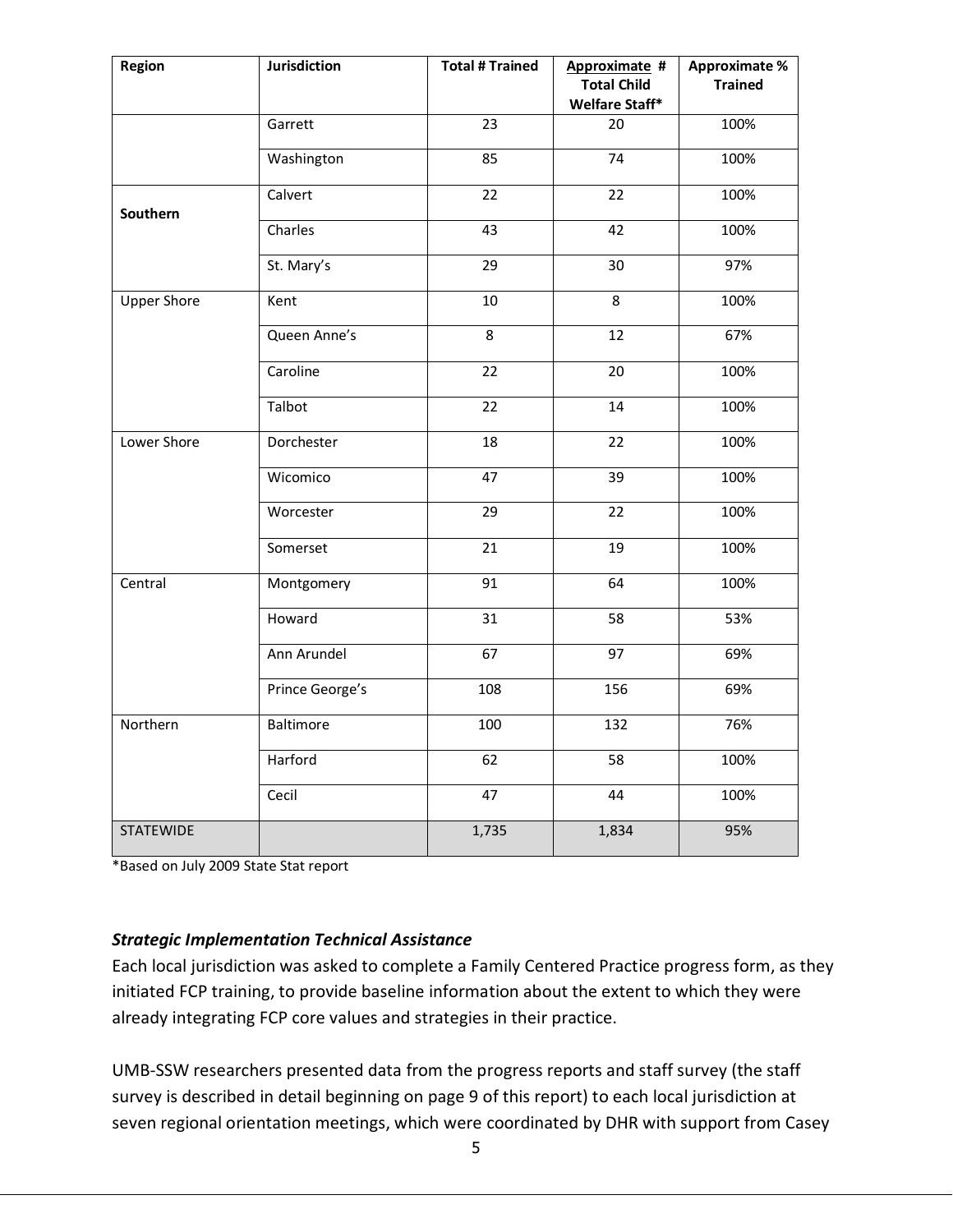Family Programs staff. Each local jurisdiction was then asked to develop a strategic plan for the implementation of FCP and to submit that plan to DHR within 30 days.

**Table 2** Summarizes the FCP training period, dates of orientation meetings, and submitted strategic plans for each of the seven regions. Consultants from Casey Family Programs have conducted three technical assistance conference calls to date, and on-site visits are planned during the next year.

The FCP Oversight Committee continues to meet monthly; the Committee is charged with monitoring progress on implementation activities.

|                       |                       |                        |                                      |                                           | <b>TA from Casey</b><br>Family |
|-----------------------|-----------------------|------------------------|--------------------------------------|-------------------------------------------|--------------------------------|
|                       |                       |                        |                                      |                                           | <b>Programs</b>                |
| <b>Region</b>         | <b>Jurisdiction</b>   | <b>Training Period</b> | <b>Orientation</b><br><b>Meeting</b> | <b>Strategic Plan</b><br><b>Submitted</b> | <b>Consultants</b>             |
| <b>Baltimore City</b> | <b>Baltimore City</b> | $7/09-1/10$            | 12/09                                | 6/10                                      |                                |
|                       |                       |                        |                                      |                                           |                                |
|                       | Allegany              | $9-10/09$              | 2/10                                 | 4/10                                      | Call held 6/10                 |
| Western               | Carroll               | $9-10/09$              | 2/10                                 | 3/10                                      | Call scheduled<br>7/10         |
|                       | Fredrick              | $9-10/09$              | 2/10                                 | 3/10                                      |                                |
|                       | Garrett               | $9-10/09$              | $\frac{2}{10}$                       | $\frac{3}{10}$                            | Call held 5/10                 |
|                       | Washington            | $9-10/09$              | $\frac{2}{10}$                       | 4/10                                      |                                |
| Southern              | Calvert               | 11-12/09               | 3/10                                 | 4/10                                      |                                |
|                       | Charles               | 11-12/09               | 3/10                                 | 4/10                                      | Call held 5/10                 |
|                       | St. Mary's            | 11-12/09               | 3/10                                 | 4/10                                      |                                |
| <b>Upper Shore</b>    | Kent                  | $1 - 2/10$             | 5/10                                 | Not yet<br>submitted                      |                                |
|                       | Queen Anne's          | $1 - 2/10$             | $\overline{5/10}$                    | Not yet<br>submitted                      |                                |
|                       | Caroline              | $1 - 2/10$             | $\overline{5/10}$                    | 6/10                                      |                                |
|                       | Talbot                | $1 - 2/10$             | $\frac{1}{5}{10}$                    | Not yet<br>submitted                      |                                |
| Lower Shore           | Dorchester            | $1 - 2/10$             | 5/10                                 | Not yet<br>submitted                      |                                |
|                       | Wicomico              | $1 - 2/10$             | 5/10                                 | 6/10                                      |                                |
|                       | Worcester             | $1 - 2/10$             | 5/10                                 | Not yet<br>submitted                      |                                |

### **Table 2. Training and Implementation Activities Completed July, 2009-June, 2010**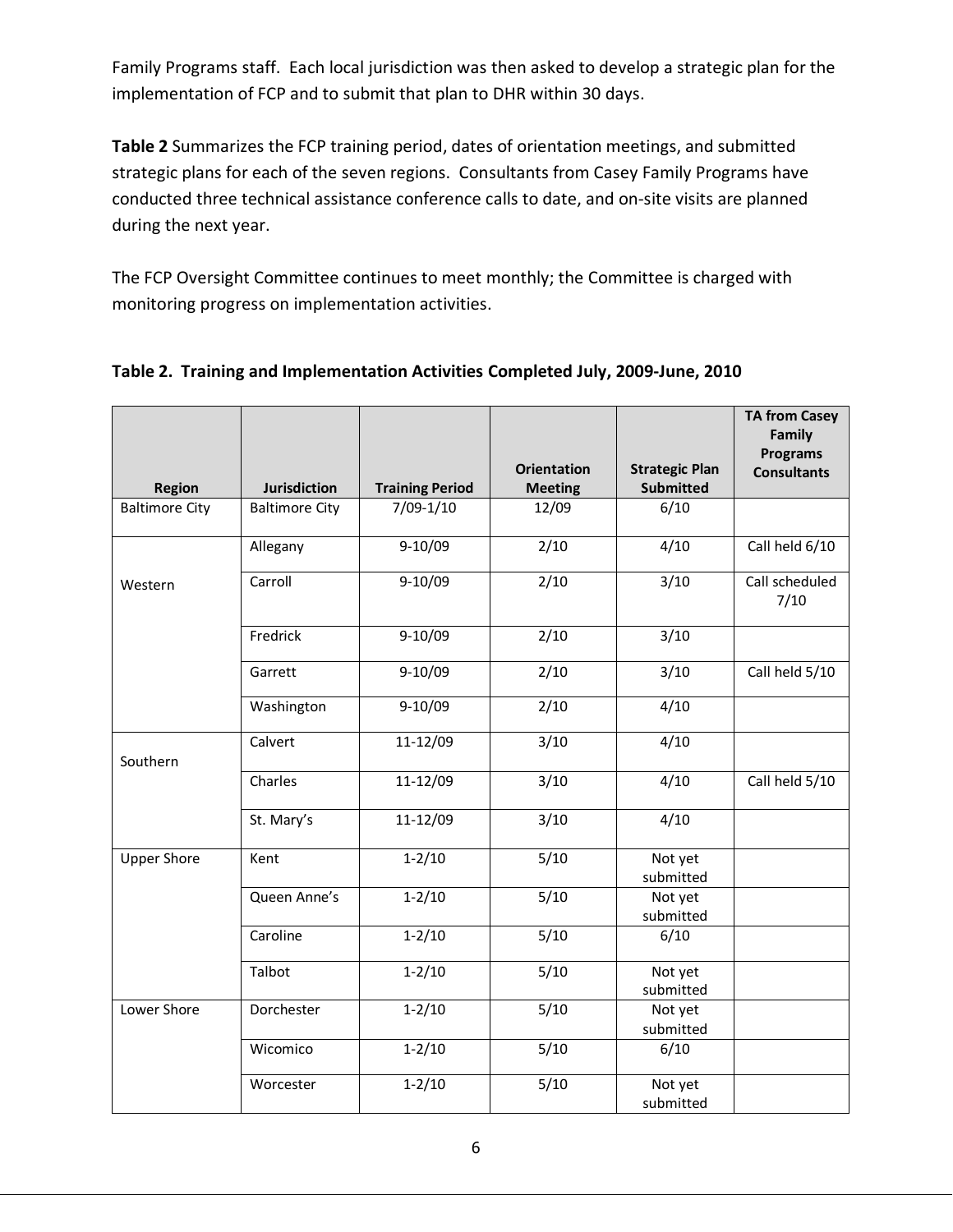|               |                     |                        |                                      |                                           | <b>TA from Casey</b><br><b>Family</b><br><b>Programs</b> |
|---------------|---------------------|------------------------|--------------------------------------|-------------------------------------------|----------------------------------------------------------|
| <b>Region</b> | <b>Jurisdiction</b> | <b>Training Period</b> | <b>Orientation</b><br><b>Meeting</b> | <b>Strategic Plan</b><br><b>Submitted</b> | <b>Consultants</b>                                       |
|               | Somerset            | $1 - 2/10$             | 5/10                                 | Not yet<br>submitted                      |                                                          |
| Central       | Montgomery          | $2 - 3/10$             | 4/10                                 | 5/10                                      |                                                          |
|               | Howard              | $2 - 3/10$             | 4/10                                 | 5/10                                      |                                                          |
|               | Anne Arundel        | $2 - 3/10$             | 4/10                                 | 5/10                                      |                                                          |
|               | Prince George's     | $2 - 3/10$             | 4/10                                 | Not yet<br>submitted                      |                                                          |
| Northern      | <b>Baltimore</b>    | $4 - 5/10$             | 5/10                                 | Not yet<br>submitted                      |                                                          |
|               | Harford             | $4 - 5/10$             | 5/10                                 | 6/10                                      |                                                          |
|               | Cecil               | $4 - 5/10$             | 5/10                                 | Not yet<br>submitted                      |                                                          |

## **Participant Evaluation of Training**

At the end of each FCP training session, participants were presented with a feedback form and were asked to evaluate the training. Participants read a series of statements about their satisfaction with the training and rated each statement on a four point scale from "strongly disagree" to "strongly agree." For the purposes of this report, the percentage of participants from each region rating an item either "agree" or "strongly agree" is presented is presented in **Table 3.** Select items are presented here for brevity; a copy of the full evaluation form is included as Appendix A. Overall, feedback from trainees was very positive and the training was well received in local departments across the state.

|                                                                                     | <b>Baltimore</b><br>City | Western                   | Southern | Central | <b>Northern</b> | Lower<br><b>Shore</b> | Upper<br><b>Shore</b> |  |
|-------------------------------------------------------------------------------------|--------------------------|---------------------------|----------|---------|-----------------|-----------------------|-----------------------|--|
|                                                                                     |                          | % agree or strongly agree |          |         |                 |                       |                       |  |
| I can identify the core beliefs of<br>Maryland's FCP model.                         | 98                       | 100                       | 97       | 97      | 97              | 100                   | 100                   |  |
| I can identify the core strategies<br>of Maryland's FCP model.                      | 98                       | 98                        | 96       | 97      | 98              | 100                   | 100                   |  |
| The training content will be<br>helpful in my day to day practice<br>with families. | 97                       | 92                        | 95       | 95      | 91              | 98                    | 96                    |  |

#### **Table 3. Participant Evaluation of Family Centered Practice Training, by Region**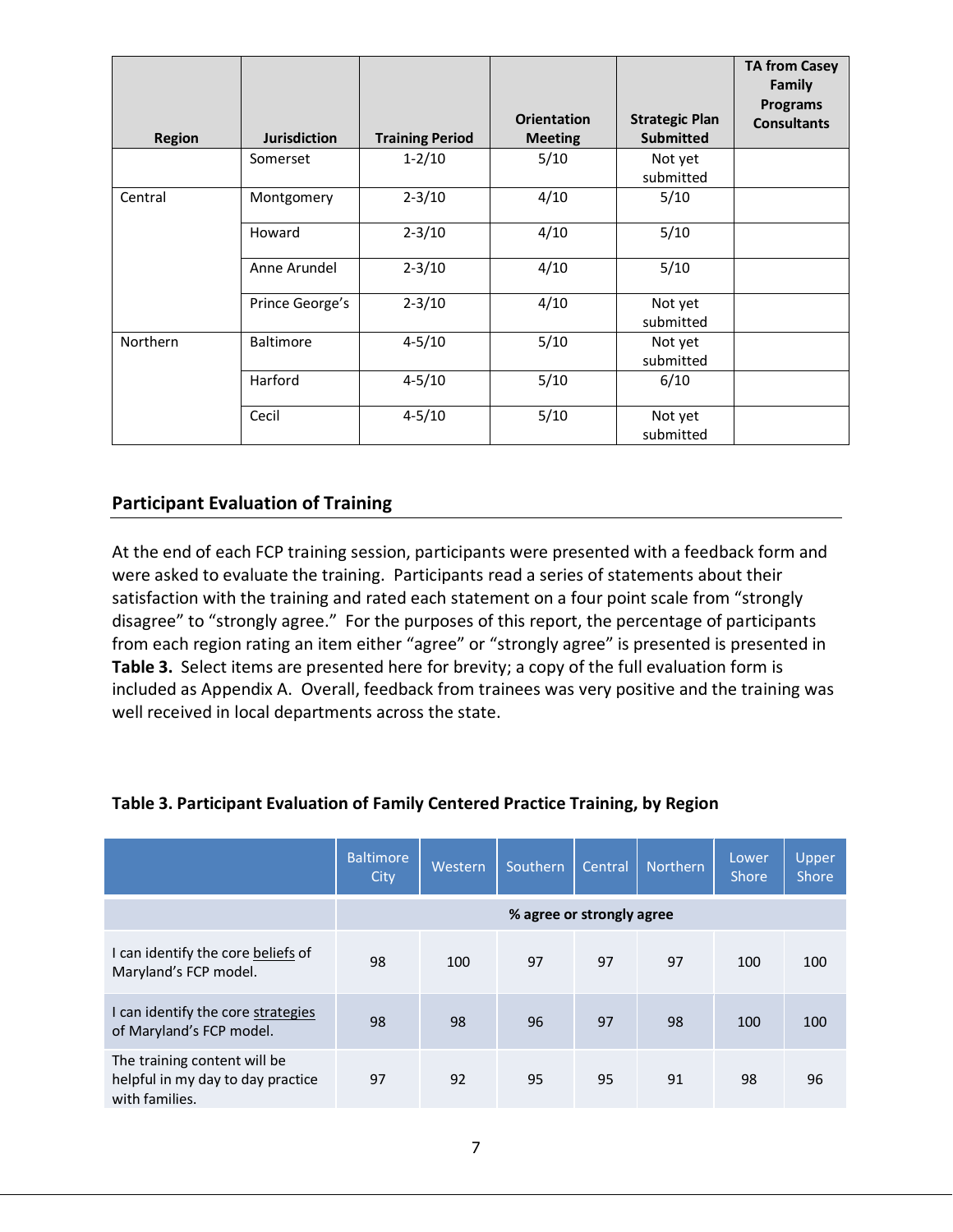|                                                                                                   | <b>Baltimore</b><br>City | Western                   | Southern | Central | Northern | Lower<br>Shore | Upper<br>Shore |  |  |  |  |
|---------------------------------------------------------------------------------------------------|--------------------------|---------------------------|----------|---------|----------|----------------|----------------|--|--|--|--|
|                                                                                                   |                          | % agree or strongly agree |          |         |          |                |                |  |  |  |  |
| After attending this training, I feel better prepared to                                          |                          |                           |          |         |          |                |                |  |  |  |  |
| Engage family members, resource<br>providers, resource families and<br>community members.         | 96                       | 88                        | 98       | 93      | 88       | 99             | 94             |  |  |  |  |
| Use family and team input to<br>conduct ongoing assessments of<br>family strengths and resources. | 97                       | 89                        | 97       | 93      | 88       | 99             | 94             |  |  |  |  |
| Identify service interventions<br>with families to develop capacity<br>and resources.             | 95                       | 88                        | 95       | 91      | 89       | 99             | 94             |  |  |  |  |
| Provide ongoing monitoring and<br>reassessment of families'<br>strength and resources.            | 96                       | 89                        | 94       | 92      | 88       | 99             | 94             |  |  |  |  |
| After attending this training, I have a better understanding of                                   |                          |                           |          |         |          |                |                |  |  |  |  |
| The principles of Place Matters in<br>Maryland                                                    | 95                       | 88                        | 95       | 94      | 89       | 100            | 96             |  |  |  |  |
| Using families' strength and<br>expertise in case planning.                                       | 97                       | 91                        | 97       | 95      | 90       | 99             | 98             |  |  |  |  |
| Respecting cultural sensitivity in<br>my work with families.                                      | 97                       | 89                        | 97       | 94      | 91       | 99             | 98             |  |  |  |  |
| How my culture, beliefs, and<br>biases may influence my work<br>with families                     | 96                       | 90                        | 98       | 95      | 92       | 98             | 98             |  |  |  |  |
| The differences between<br>adversarial and family centered<br>practice approaches                 | 98                       | 91                        | 96       | 94      | 91       | 100            | 96             |  |  |  |  |

## **Engagement of Stakeholders**

DHR/SSA has made significant efforts to engage providers and stakeholders in the FCP implementation process. During the second half of the year, eight provider training sessions were held across the state (in Baltimore City, Towson, Glen Burnie, Hagerstown, Columbia, and Timonium). A total of 163 foster care provider staff were trained as of June 30, 2010 and trainings continue into the next year.

Stakeholders have also participated in the monthly FCP Oversight Committee meetings including representatives from the provider and foster parent advocacy community, the legal system, and advocacy groups.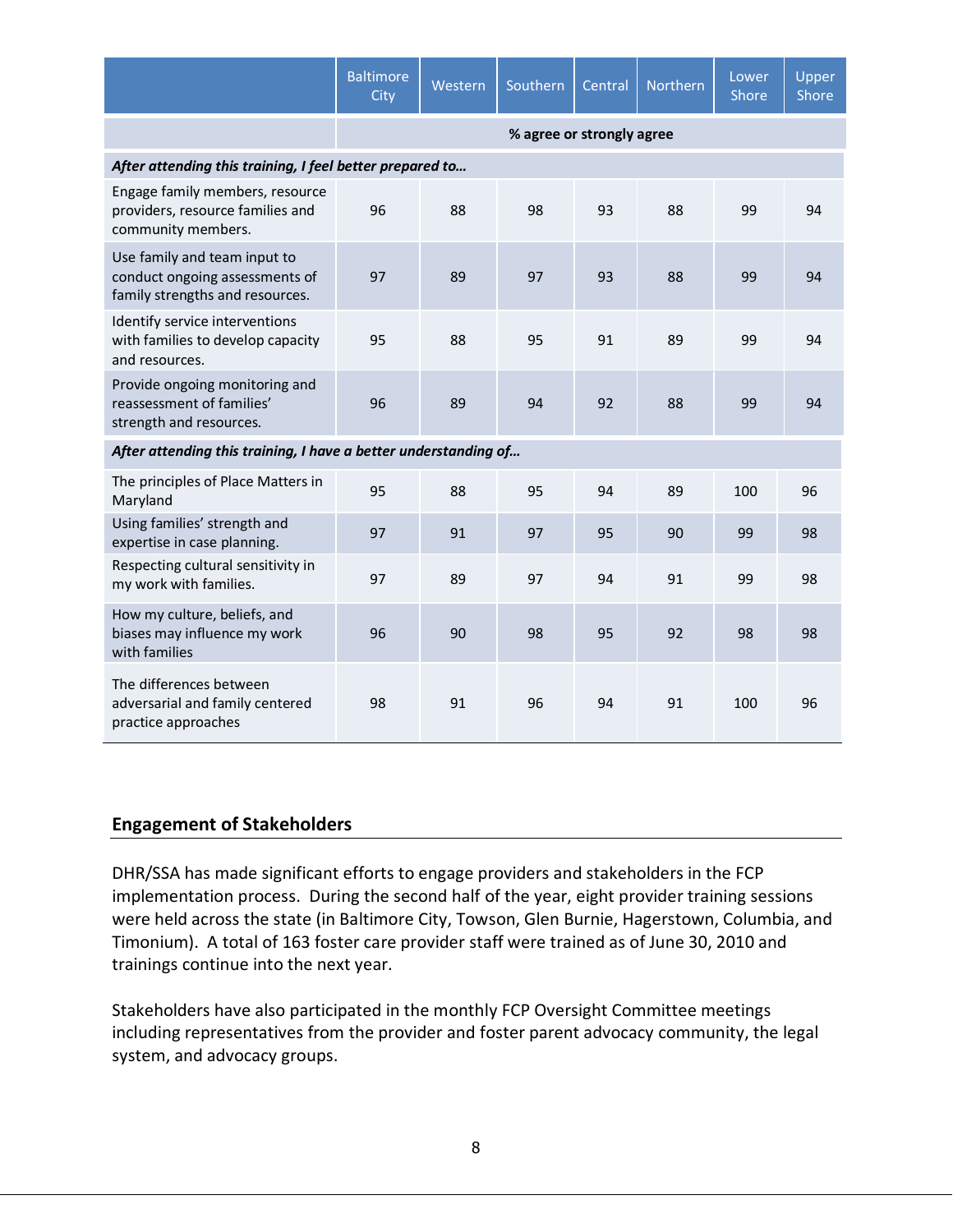# **Survey of Workers' Perceptions of Organizational Climate, Agency Effort, and Attitudes toward Family Centered Practice**

An online survey was administered to child welfare staff at each local jurisdiction prior to training to assess staff perceptions of their jurisdiction's organizational climate, their perceptions of their agency's FCP efforts, and their personal attitudes toward family centered practices (see Appendix B). A total of 810 workers (caseworkers, supervisors, and agency administrators) statewide completed the survey between July, 2009 and March, 2010. The survey was emailed directly to LDSS staff by the each agency director and timed to coincide with the beginning of the staff training period. Given an approximate child welfare workforce of 1,834, the response rate for the survey was 44%.

#### *Organizational Climate and Extent of Agency Effort toward FCP*

Two measures included in the survey — a measure of current agency efforts and a measure of organizational climate — give us an indication at baseline of the extent to which staff feel their agency is presently using components of family-centered practice principles, and the extent to which they feel their agency is willing and likely to embrace change and innovative practices. **Table 4** presents each region's mean score on the five subscales of the organizational climate measure used in the survey: supervisory support, innovation and flexibility, outward focus, formalization, and tradition. These domains are measured on a 4-point rating scale (see Appendix B for details about this measure). The mean scores presented here are color-coded to indicate whether the region's result on that domain is likely to serve as a strength or as a challenge to the implementation of FCP within that region. Scores of 3.5 to 4.0, coded green, indicate a strength and scores below 2.5, coded red, indicate a challenge. (Scores of 2.5 to 3.4 are intermediate levels and are coded yellow.) For example, a strong sense of supervisory support and an openness to innovation could be advantageous characteristics for a local department implementing a new practice model, and so a high score (3.5 or higher) on those domains would be considered a strength and would be indicated by a green cell. Formalization and tradition, by contrast, might present challenges to the implementation of FCP if they impede the acceptance of a new model of work in the agency and so a high levels on those domains would be considered a challenge that might need to be overcome, and would be indicated by a red cell. (All subscales are scored or reverse-scored as needed so that they can all be interpreted in the same direction on the table below: the higher the score, the more favorable it is for the acceptance and implementation of FCP.)

As the shown in Table 4, no region has an average score that exceeds 3.5 on any of the domains; at this level of aggregation (i.e., by region), organizational climate does not stand out as a particular strength for the likelihood of adoption of FCP in Maryland. The data from the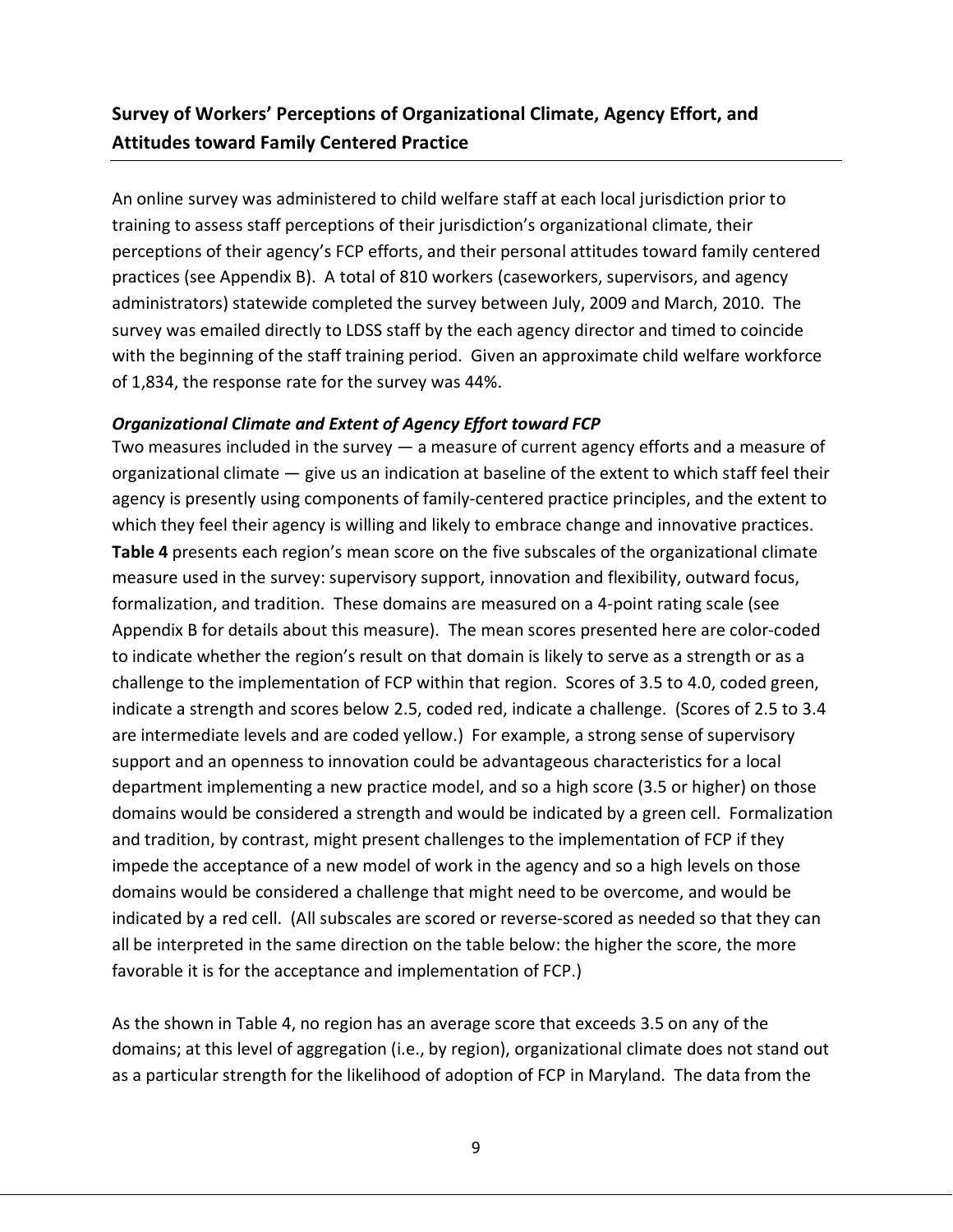individual jurisdictions (data not shown here), however, shows that several individual counties have mean scores above 3.5 (i.e., areas of strength) on some of the domains.

|                                           | <b>Region</b>            |         |          |         |          |                |                       |
|-------------------------------------------|--------------------------|---------|----------|---------|----------|----------------|-----------------------|
|                                           | <b>Baltimore</b><br>City | Western | Southern | Central | Northern | Shore<br>Lower | Shore<br><b>Upper</b> |
| <b>Organizational Climate (scale 1-4)</b> |                          |         |          |         |          |                |                       |
| <b>Supervisory Support</b>                | 2.8                      | 3.0     | 3.0      | 3.1     | 3.3      | 3.3            | 3.3                   |
| <b>Innovation and Flexibility</b>         | 2.2                      | 2.5     | 2.6      | 2.5     | 2.9      | 2.9            | 2.9                   |
| <b>Outward Focus</b>                      | 2.7                      | 3.0     | 3.4      | 3.0     | 3.3      | 3.4            | 3.3                   |
| Formalization                             | 3.1                      | 3.1     | 3.2      | 3.0     | 2.9      | 3.0            | 3.2                   |
| Tradition                                 | 2.8                      | 2.7     | 2.6      | 2.4     | 2.8      | 2.9            | 2.8                   |

| Table 4. Organizational Climate Measure (Patterson, et al., 2004), Mean Scores by Region |  |  |  |
|------------------------------------------------------------------------------------------|--|--|--|
|------------------------------------------------------------------------------------------|--|--|--|

| <b>Score</b>  | Implication for the Implementation of FCP     |
|---------------|-----------------------------------------------|
| $3.5 - 4.0$   | A strength that may facilitate implementation |
| $7.5 - 3.4$   |                                               |
| $2.5^{\circ}$ | A possible challenge to implementation        |

### *Worker's Perception of Agency Effort*

Survey respondents were asked to rate their local department's level of effort on four of the five core strategies in Maryland's FCP model: developing relationships with community partners, recruiting and retaining resource homes, evaluating practice, and enhancing service delivery. (Actual effort on the fifth core strategy, Family Involvement Meetings, is reported beginning on page 14.) Overall, respondents rated their agencies as medium-high (all regions had a mean score above 5, on a scale of 1 to 10) and tended to rate them similarly across practice areas. **Figure 2** and **Table 5** present results from this measure, by region.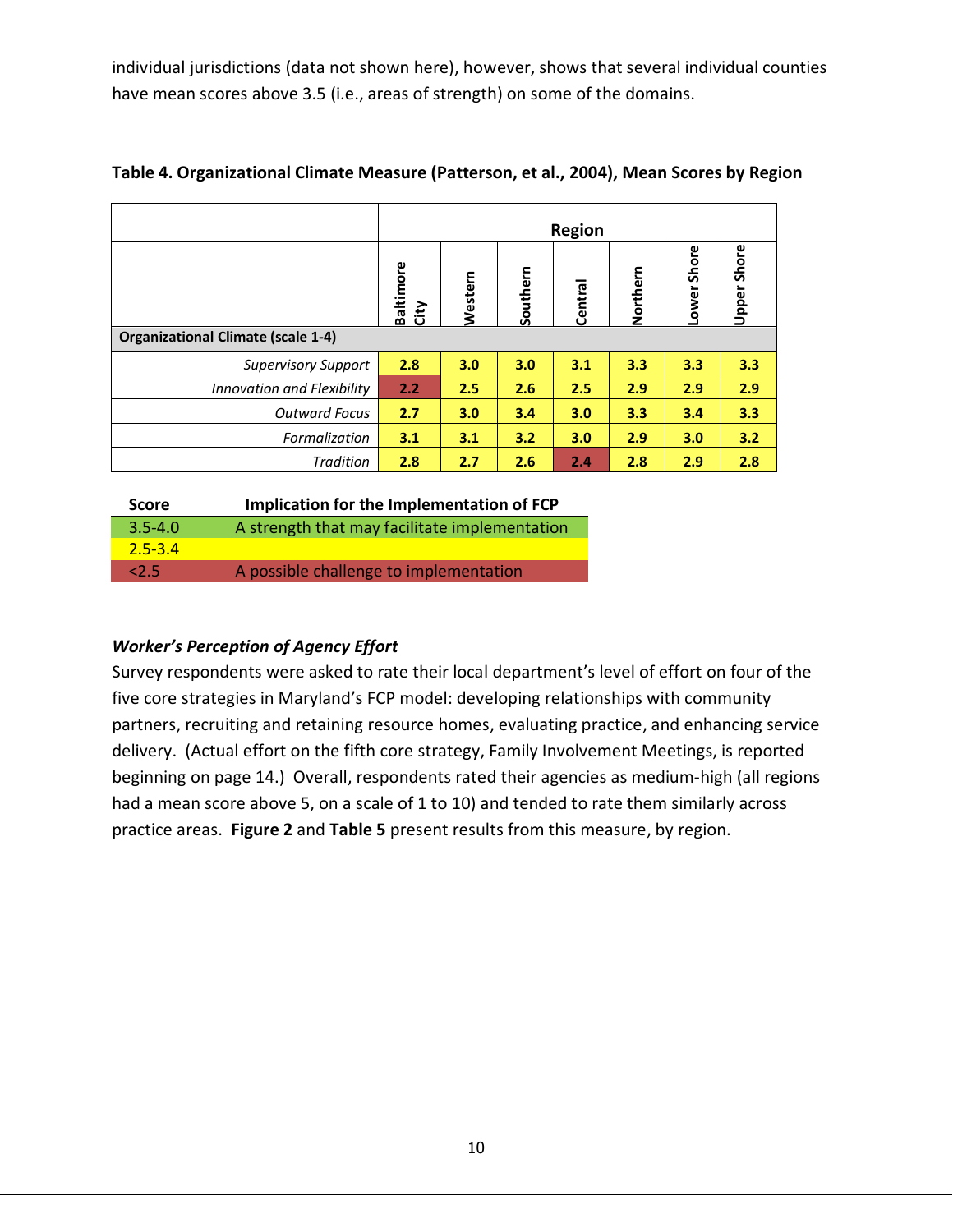

#### **Figure 2. Workers' Perception of Agency Effort (scale 0-10)**

*"On a scale of 0-10 identify the extent to which your local department of social services has implemented the following components of Family Centered Practice."*

#### **Table 5. Workers' Perceptions of Agency Effort (scale 0-10)**

*"On a scale of 0-10 identify the extent to which your local department of social services has implemented the following components of Family Centered Practice."*

| <b>Core Strategy</b>                                         | <b>Baltimore</b><br>City | Western | Southern | Central | Northern | Lower<br>Shore | Upper<br>Shore |
|--------------------------------------------------------------|--------------------------|---------|----------|---------|----------|----------------|----------------|
| Develop relationships with<br>community partners             | 6.0                      | 7.9     | 7.4      | 7.4     | 7.6      | 8.0            | 8.2            |
| Recruit and retain kinship and<br>resource homes             | 6.0                      | 8.1     | 7.2      | 7.2     | 7.4      | 8.7            | 7.9            |
| Internally evaluate own<br>practice                          | 5.3                      | 7.1     | 6.7      | 6.7     | 7.4      | 7.3            | 7.1            |
| Develop policies and practice<br>to enhance service delivery | 5.6                      | 7.5     | 6.9      | 6.6     | 7.6      | 7.3            | 7.2            |

#### *Workers' Attitudes toward Family-Centered Principles and Practice Innovations*

The online survey that was administered to child welfare staff at each local jurisdiction prior to the start of FCP training also contained measures of individual workers' attitudes toward familycentered principles and evidence-based practice (see Appendix B). Positive attitudes toward an intervention or change suggest a greater likelihood that the intervention would be adopted by individual workers and so these data provide an indication of how accepting the workforce may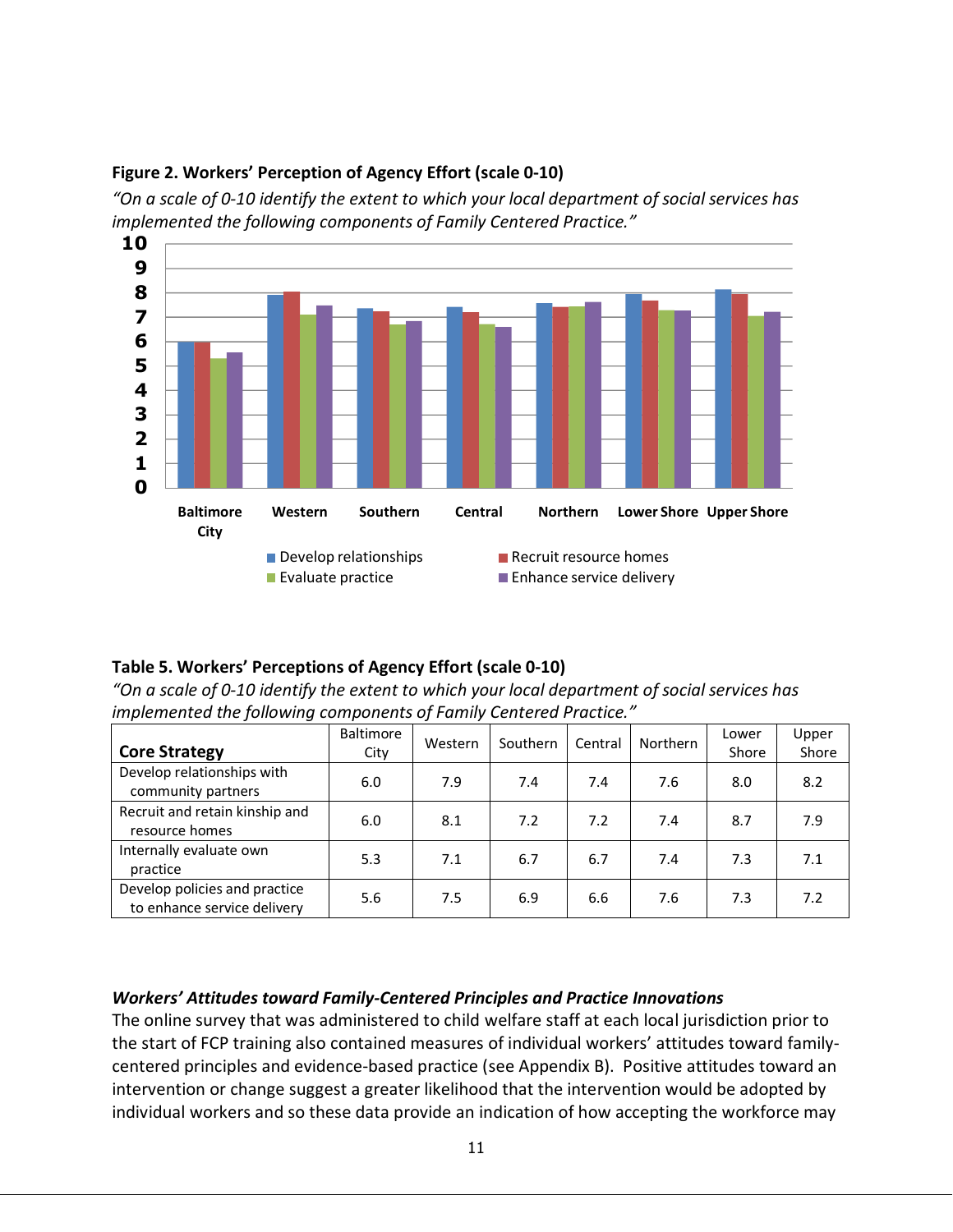be of family-centered principles. Mean scores on measures of attitudes toward family-centered approaches to child welfare are summarized in **Table 6.** This measure is color-coded similarly to the organizational climate measure; cells in red indicate a domain that is likely to present a challenge to implementation of FCP, and cells in green indicate a domain that is likely to be a strength to implementation

Results from this measure indicate that workers hold very favorable attitudes toward familycentered practice; they are receptive to the core principles of FCP and may be willing to integrate them in their ongoing case practice.

| Worker's Attitudes Toward                                                       | <b>Baltimore</b><br>City | Western | Southern | Central | Vorthern | Shore<br>Lower | Shore<br>Lower |
|---------------------------------------------------------------------------------|--------------------------|---------|----------|---------|----------|----------------|----------------|
| <b>Mutual Trust</b>                                                             |                          |         |          |         |          |                |                |
| establishing personal relationships with                                        |                          |         |          |         |          |                |                |
| each member of the family, hearing and                                          |                          |         |          |         |          |                |                |
| respecting each member, and sharing crucial                                     |                          |         |          |         |          |                |                |
| information with the family as well as asking                                   |                          |         |          |         |          |                |                |
| them for information                                                            | 3.5                      | 3.5     | 3.7      | 3.5     | 3.6      | 3.7            | 3.6            |
| <b>Shared Decision Making</b>                                                   |                          |         |          |         |          |                |                |
| the active involvement of and collaboration                                     |                          |         |          |         |          |                |                |
| with the family in decision making regarding                                    |                          |         |          |         |          |                |                |
| planning and services for the client.                                           | 3.6                      | 3.6     | 3.9      | 3.6     | 3.7      | 3.6            | 3.7            |
| <b>Reciprocal Relationships</b>                                                 |                          |         |          |         |          |                |                |
| treating clients and families with dignity                                      |                          |         |          |         |          |                |                |
| and respect, and in hearing and                                                 |                          |         |          |         |          |                |                |
| understanding the individual needs and                                          |                          |         |          |         |          |                |                |
| beliefs of each family.                                                         | 3.8                      | 3.8     | 3.9      | 3.8     | 3.8      | 3.8            | 3.9            |
| <b>Facilitation of Family Participation in</b>                                  |                          |         |          |         |          |                |                |
| Service  seeing family members as mutual                                        |                          |         |          |         |          |                |                |
| partners in the planning and carrying out of                                    |                          |         |          |         |          |                |                |
| services, and respecting them as experts on<br>their own family's needs.        | 3.6                      | 3.6     | 3.7      | 3.6     | 3.6      | 3.6            | 3.7            |
| <b>Strengths-Based Practice</b>                                                 |                          |         |          |         |          |                |                |
|                                                                                 |                          |         |          |         |          |                |                |
| identifying and utilizing individuals and                                       |                          |         |          |         |          |                |                |
| families' strengths through experiences that<br>enhance feelings of control and |                          |         |          |         |          |                |                |
| independence.                                                                   |                          |         |          |         |          |                |                |
|                                                                                 | 3.6                      | 3.7     | 3.9      | 3.7     | 3.8      | 3.7            | 3.8            |
| <b>Interdisciplinary Teamwork</b>                                               |                          |         |          |         |          |                |                |
| ensuring family-centered practice is                                            |                          |         |          |         |          |                |                |
| comprehensive, integrated, and across                                           |                          |         |          |         |          |                |                |
| disciplines by including referrals and                                          |                          |         |          |         |          |                |                |
| community advocacy.                                                             | 3.6                      | 3.7     | 3.7      | 3.7     | 3.8      | 3.8            | 3.7            |
| <b>Cultural Competency and Sensitivity</b>                                      |                          |         |          |         |          |                |                |
| demonstrating respect for persons of                                            |                          |         |          |         |          |                |                |
| diverse racial, ethnic, and cultural                                            |                          |         |          |         |          |                |                |
| backgrounds.                                                                    | 3.6                      | 3.6     | 3.8      | 3.7     | 3.7      | 3.6            | 3.6            |

## **Table 6**. **Family Centered Service Questionnaire (Craft-Rosenberg & Kelley, 2006) (scale 1-4)**

| <b>Score</b> | Implication for the Implementation of FCP     |
|--------------|-----------------------------------------------|
| $3.5 - 4.0$  | A strength that may facilitate implementation |
| $2.5 - 3.4$  |                                               |
| 2.5/         | A possible challenge to implementation        |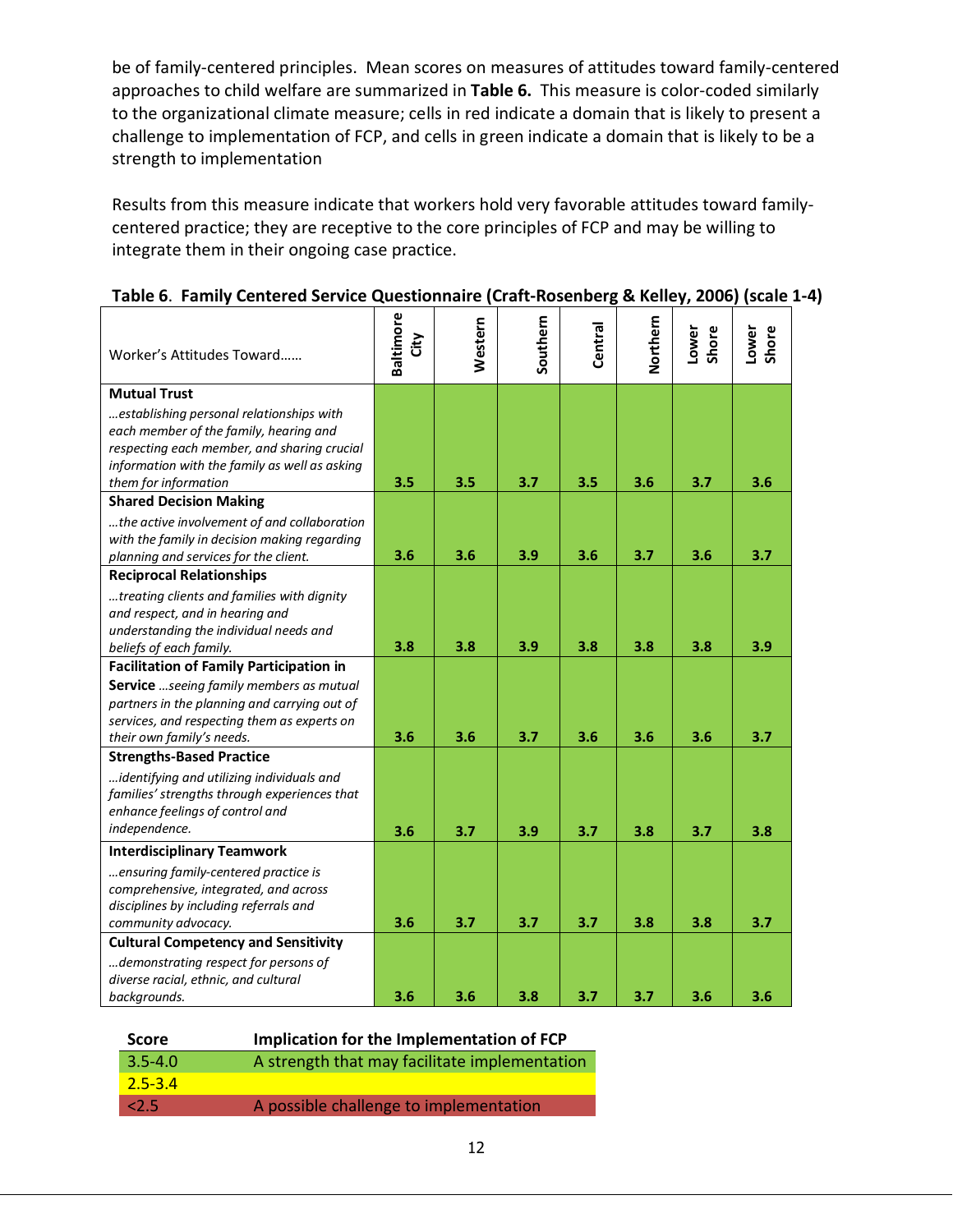# **Process Evaluation Key Findings & Recommendations**

## *Findings:*

- Training sessions were successful in reaching almost all (98%) of all staff across the state with positive feedback on training content, delivery, and applicability to practice.
- Stakeholders were engaged in the process through provider training and FCP Oversight Committee.
- Orientation meetings were conducted with all local jurisdictions.
- Workers hold very positive attitudes toward family-centered practice and principles, but the organizational climate of the jurisdictions they work in may present some challenges to the implementation of FCP.

### *Next steps:*

• Focus groups are planned to coincide with the implementation of each local jurisdiction's strategic plan. A protocol for conducting regional focus groups during FY2011 has been approved by the University of Maryland Institutional Review Board. Focus groups in Baltimore City and the Western and Southern regions will take place during the first quarter of FY11. The purpose of the focus groups is to gather qualitative feedback from case-load carrying staff on the implementation of FCP across the five core practice strategies. Data gathered during the focus groups will be used to inform the strategic planning efforts and evaluate changes in institutional practice related to the implementation of FCP.

### *Recommendations:*

- A clear plan for provision of technical assistance should be developed in conjunction with each local jurisdiction.
- The oversight committee should be engaged to oversee the development, approval, and implementation of strategic plans.
- Feedback mechanisms for implementation strategies should be developed following implementation planning at the local level.
- Jurisdictions should consider how aspects of their organizational climate might present a barrier to the implementation of FCP and develop strategies for overcoming those barriers.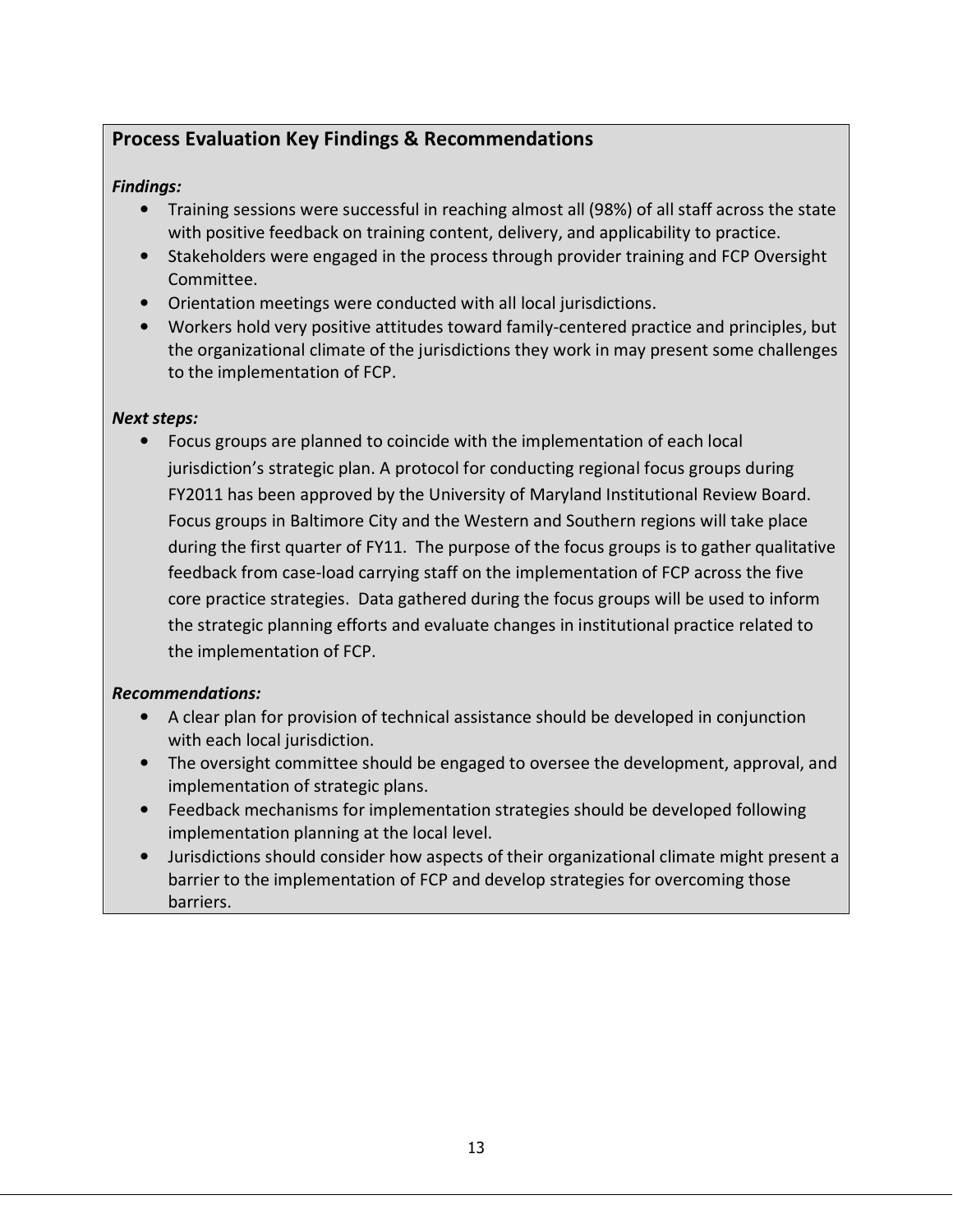#### **Practice Evaluation**

The purpose of the practice evaluation is to evaluate fidelity to the FCP model and changes in practice related core values and strategies. Specific research questions related to the practice evaluation include:

- Is FCP associated with an increase in Family Involvement Meetings (FIMS) overall?
- Is FCP associated with an increase in FIMS at specific triggers?
- Is FCP associated with an increase in the number of out-of-home placements diverted after a FIM?
- Are workers integrating FCP principles into their work with families?
- Is FCP associated with improvements in practice as measured by the Local Supervisory Review Instrument (LSRI)?

The practice evaluation component includes measuring fidelity to the FCP model in terms of: (1) Family Involvement Meetings (FIMS); and (2) efforts to engage family members in assessment, planning, and intervention. Focus groups with staff are planned for the next fiscal year.

#### **Family Involvement Meetings (FIMS)**

In an effort to document current practice and changes to practice related to FIMS following FCP implementation, local jurisdictions are required to submit aggregate reports of FIMS conducted, related triggers, family and community participants, and child placement outcomes after FIMs. Data from these reports is aggregated quarterly and will serve as baseline data and inform strategic implementation plans. **Table 7** summarizes data collected on FIMS from July 1, 2009 through February 28, 2010 (the latest month for which data were available at the time of this report).

### **Table 7. Summary of Family Involvement Meeting (FIM) Activity by Jurisdiction, July 1, 2009- February 28, 2010**

|                                                           | <b>Baltimore</b><br>City | Western | Southern | ω<br>Shoi<br>$\overline{\mathbf{c}}$<br>٥ | Shore<br>Upper | Central | Northern |
|-----------------------------------------------------------|--------------------------|---------|----------|-------------------------------------------|----------------|---------|----------|
| <b>Number of Family Involvement Meetings</b><br>Completed | 431                      | 205     | 236      | 173                                       | 110            | 764     | 600      |
| <b>Number of Children Involved in FIMs</b>                | 723                      | 423     | 257      | 213                                       | 188            | 1124    | 781      |
| <b>Type of Program Assignments</b>                        |                          |         |          |                                           |                |         |          |
| Investigation                                             | 190                      | 84      | 65       | 23                                        | 26             | 261     | 177      |
| <b>In-Home Services</b>                                   | 146                      | 57      | 35       | 43                                        | 38             | 115     | 97       |
| <b>Out-of-Home Services</b>                               | 95                       | 154     | 131      | 88                                        | 43             | 318     | 145      |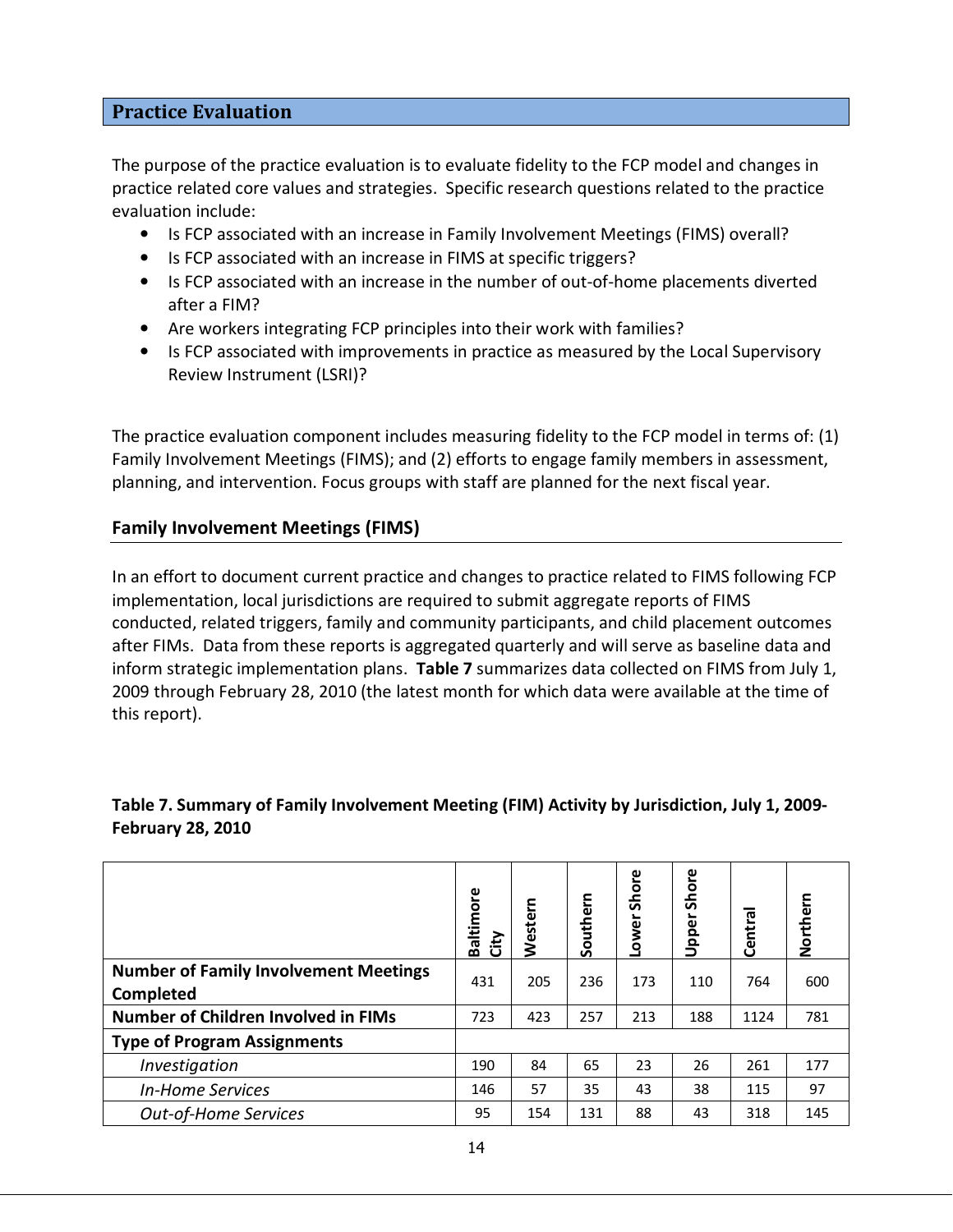|                                                                      | Baltimore<br>City | Western        | Southern     | Lower Shore    | <b>Upper Shore</b> | Centra | Northern |
|----------------------------------------------------------------------|-------------------|----------------|--------------|----------------|--------------------|--------|----------|
| <b>Subsidized Guardianship</b>                                       | $\pmb{0}$         | 3              | $\mathbf 0$  | $\overline{2}$ | 0                  | 1      | $\Omega$ |
| Independent Living                                                   | $\mathbf 0$       | 1              | 9            | $\overline{2}$ | $\mathbf{1}$       | 59     | 169      |
| Adoption                                                             | $\mathbf 0$       | $\overline{2}$ | $\Omega$     | 10             | $\overline{2}$     | 9      | 12       |
| <b>Total</b>                                                         | 431               | 301            | 240          | 168            | 110                | 763    | 600      |
| <b>Type of Triggers for FIMs Completed</b>                           |                   |                |              |                |                    |        |          |
| Removal/Considered Removal                                           | 340               | 132            | 117          | 68             | 53                 | 332    | 256      |
| Prior to Removal                                                     | 187               | 98             | 101          | 47             | 46                 | 241    | 159      |
| After Removal                                                        | 153               | 37             | 20           | 18             | 9                  | 92     | 97       |
| <b>Placement Change</b>                                              | 64                | 89             | 46           | 59             | 21                 | 239    | 277      |
| <b>Emergency Placement Change</b>                                    | 13                | 32             | 16           | 11             | 6                  | 106    | 87       |
| <b>Planned Placement Change</b>                                      | 51                | 57             | 31           | 48             | 15                 | 133    | 190      |
| <b>Permanency Change</b>                                             | 27                | 49             | 49           | 20             | 20                 | 49     | 23       |
| <b>Youth Transitional Plan</b>                                       | $\mathbf{0}$      | 20             | 28           | 14             | 8                  | 93     | 21       |
| <b>Voluntary Placement Agreement</b>                                 | $\mathbf{0}$      | 19             | $\mathbf{1}$ | $\overline{2}$ | 3                  | 41     | 23       |
| <b>Total</b>                                                         | 431               | 293            | 241          | 163            | 107                | 752    | 600      |
| <b>Number of OHP Diverted after FIM</b>                              | 525               | 171            | 138          | 86             | 97                 | 436    | 245      |
| <b>Number of In-Home Services Referrals</b>                          | 234               | 131            | 95           | 57             | 77                 | 184    | 227      |
| <b>Number of Children Remaining with</b><br><b>Parents After FIM</b> | 273               | 130            | 67           | 74             | 103                | 346    | 147      |
| <b>Number Remaining with Parents</b>                                 | 269               | 114            | 59           | 61             | 92                 | 306    | 115      |
| <b>Number Placed with Parents</b>                                    | 4                 | 19             | 8            | 12             | 13                 | 40     | 32       |
| <b>Number of Children Placed with Relatives</b><br><b>After FIM</b>  | 197               | 75             | 77           | 43             | 53                 | 150    | 184      |
| <b>Number Diverted with Relatives</b>                                | 192               | 57             | 45           | 31             | 44                 | 112    | 130      |
| <b>Number Placed with Relatives</b>                                  | 5                 | 25             | 32           | 11             | 9                  | 37     | 54       |
| <b>Number of Parent/Legal Guardian</b><br><b>Participants</b>        | 523               | 380            | 222          | 161            | 152                | 712    | 628      |
| <b>Number of Child/Youth Participants</b>                            | 264               | 162            | 132          | 93             | 59                 | 549    | 386      |
| <b>Number of Relative Participants</b>                               | 515               | 357            | 274          | 212            | 140                | 633    | 761      |
| <b>Number of Service Providers/Community</b><br><b>Participants</b>  | 560               | 592            | 299          | 265            | 233                | 1110   | 799      |
| <b>Number of Foster Parent Participants</b>                          | 45                | 159            | 80           | 68             | 42                 | 152    | 106      |
| <b>Number of Private Provider Participants</b>                       | 64                | 48             | 35           | 103            | 13                 | 255    | 242      |

## **Efforts to Engage Family Members in Assessment, Planning, and Intervention**

Several approaches are used to assess workers' efforts to engage family members in assessment, planning, and intervention. The Local Supervisory Review (LSR) instrument is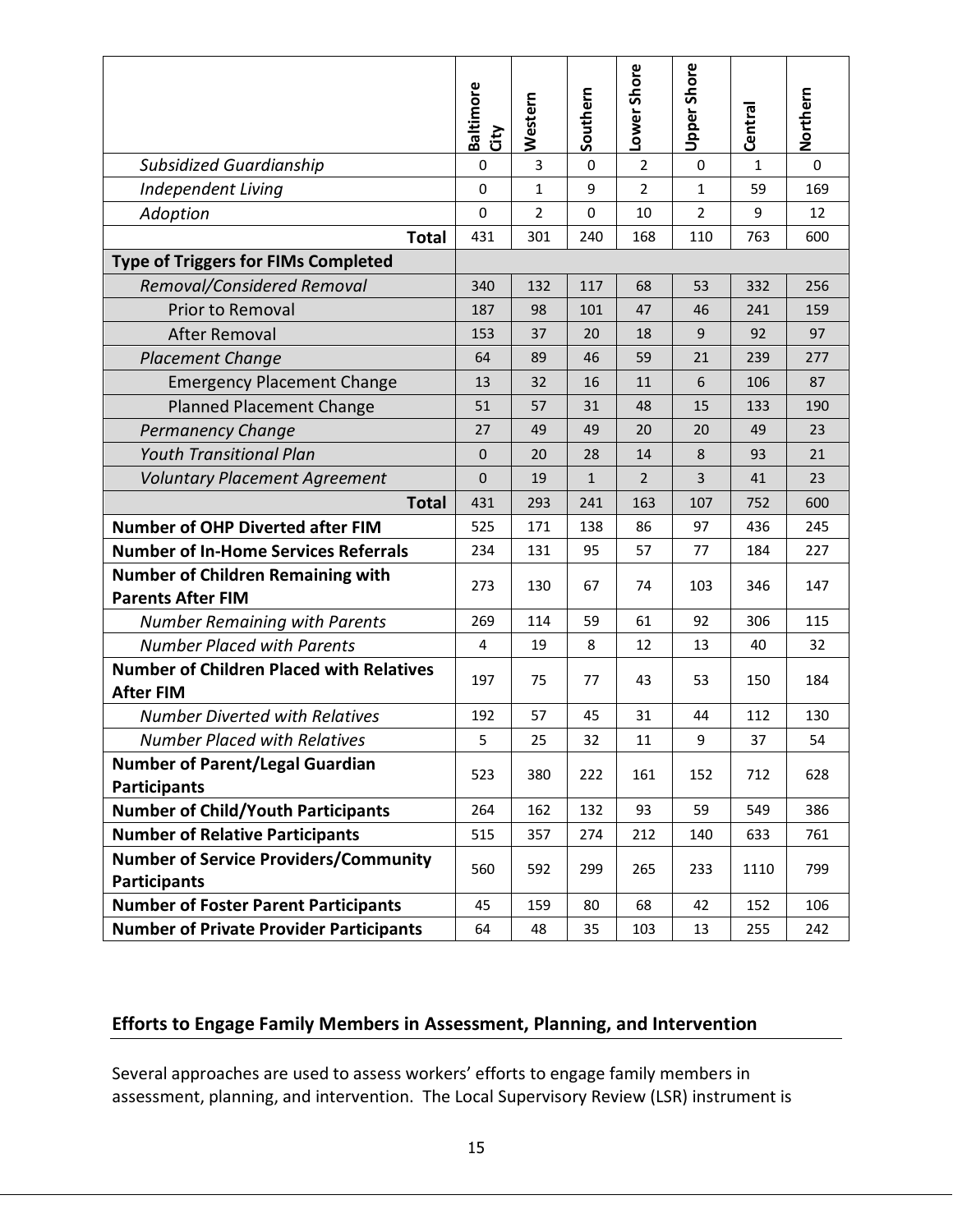completed on a random sample of cases statewide monthly. Preliminary results from the LSR for the period July 1 – December 30, 2009 are presented in **Table 8.**

Reports of FIMS (presented in **Table 7**) also provide information on the number of family and community participants in the FIM process.

As part of DHR/SSA's Quality Assurance efforts, a research informed case review instrument is being developed to help identify and clarify possible *underlying* causes for child welfare outcomes across the state of Maryland. The DHR/SSA QA group in collaboration with UMB/SSW researchers is developing the case review instrument which will provide for more in depth analysis of caseworker practices related to FCP core values. The case review process will be pilot tested in two jurisdictions the latter half of 2010 and revised to incorporate improvements before full implementation across the state. It is unlikely that these data would be available statewide for use before the FCP evaluation period ends, however.

|                                 | <b>Baltimore</b><br>City | Western      | Southern                       | Lower<br><b>Shore</b> | Upper<br><b>Shore</b> | <b>Northern</b> |
|---------------------------------|--------------------------|--------------|--------------------------------|-----------------------|-----------------------|-----------------|
| In-Home                         | $N=43$                   | $N=65$       | $N = 48$                       | $N=67$                | $N = 35$              | $N = 80$        |
| Assessment                      | 90                       | 94           | 87                             | 86                    | 90                    | 86              |
| Planning                        | 89                       | 91           | 77                             | 79                    | 91                    | 85              |
| Intervention                    | 93                       | 94           | 88                             | 88                    | 98                    | 93              |
| <b>Services</b>                 | 86                       | 91           | 79                             | 78                    | 94                    | 86              |
| <b>Re-Evaluation</b>            | 79                       | 90           | 74                             | 80                    | 92                    | 73              |
| Out-of-Home                     | $N = 131$                | $N = 87$     | $N = 31$                       | $N = 33$              | $N=16$                | $N = 84$        |
| Assessment                      | 93                       | 91           | 93                             | 89                    | 93                    | 90              |
| Planning                        | 89                       | 91           | 90                             | 78                    | 97                    | 86              |
| Intervention                    | 88                       | 89           | 85                             | 86                    | 87                    | 83              |
| <b>Services</b>                 | 78                       | 83           | 81                             | 87                    | 79                    | 77              |
| <b>Re-Evaluation</b>            | 86                       | 89           | 84                             | 78                    | 91                    | 80              |
| <b>APPLA</b>                    | $N=29$                   | $N=19$       | $N=11$                         | $N=24$                | $N=8$                 | $N=19$          |
| Assessment                      | 83                       | 86           | 88                             | 85                    | 86                    | 80              |
| Planning                        | 91                       | 81           | 94                             | 85                    | 96                    | 84              |
| Connections                     | 92                       | 95           | 96                             | 89                    | 94                    | 96              |
| <i><b>Intervention</b></i>      | 94                       | 86           | 98                             | 89                    | 100                   | 90              |
| <b>Services</b>                 | 76                       | 75           | 77                             | 84                    | 79                    | 82              |
| <b>Transition</b>               | 100                      | 100          | 100                            | 100                   | 100                   | 100             |
| Reevaluation                    | 79                       | 64           | 77                             | 76                    | 74                    | 84              |
| Aftercare                       | 50                       | 50           | 33                             | 33                    | 50                    | 46              |
| Rating                          |                          |              | <b>Score on LSR Instrument</b> |                       |                       |                 |
| Strength                        |                          |              | 90-100                         |                       |                       |                 |
| <b>Area Needing Improvement</b> |                          | 89 and below |                                |                       |                       |                 |

#### **Table 8. Case Practice by Region, measured by Local Supervisory Report (LSR) Scores**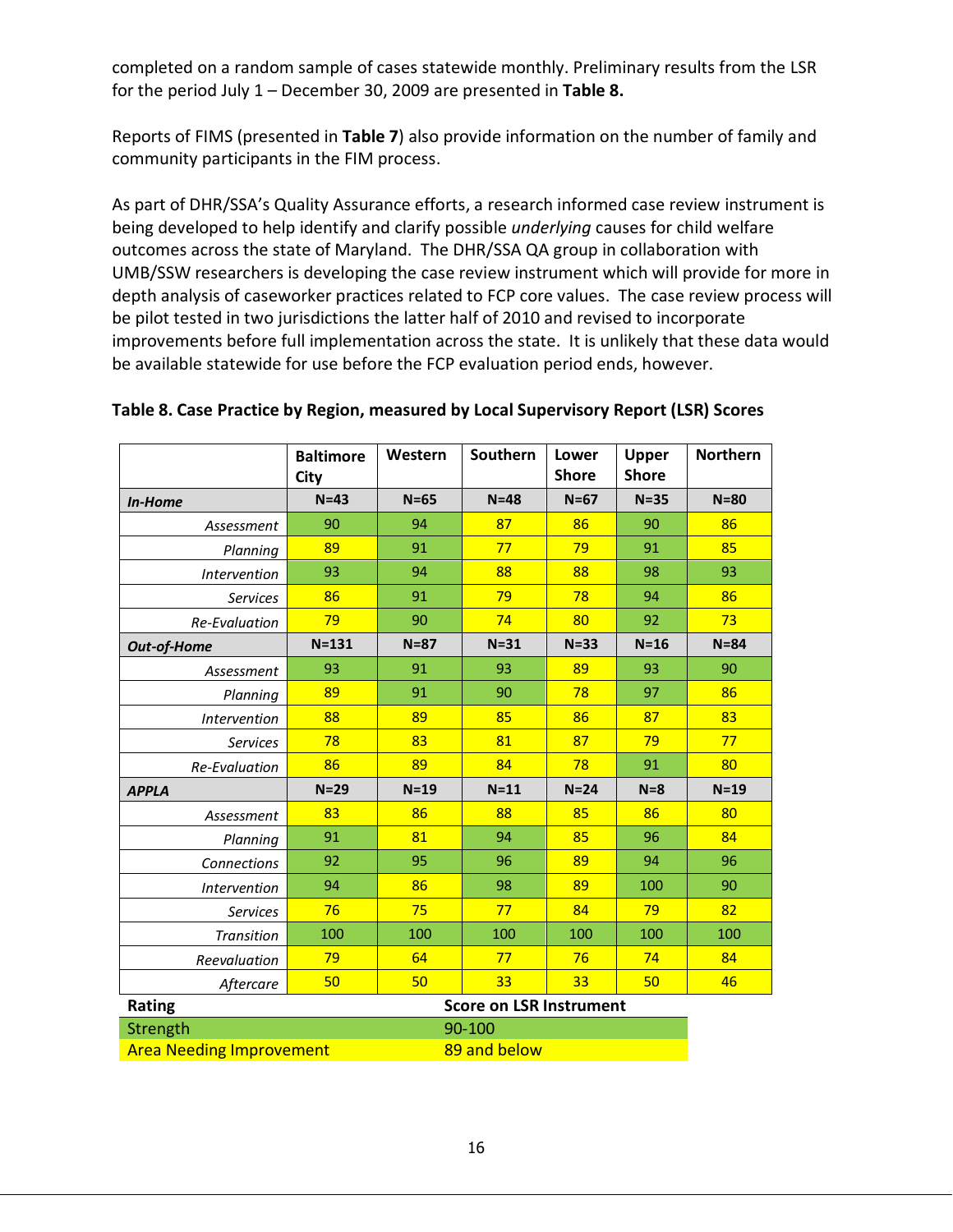# **Practice Evaluation Key Findings & Recommendations**

## *Findings:*

- Small sample sizes for local LSR data limit ability to interpret or generalize findings (new sampling strategies are being implemented).
- There is variability across jurisdictions in the use of FIMS for various triggers.
- The quality of FIM reporting is not consistent across jurisdictions.

## *Recommendations:*

- Mechanisms for capturing family engagement are needed. Quality Assurance case reviews will include measures of family engagement; however, it is unlikely that these data will be available statewide during the FCP evaluation period.
- FIM reporting standards and consistent policy regarding triggers may be needed across the state.
- Participant satisfaction with the FIM process should be regularly collected in a standardized format.
- More information on the FIM process is needed to make meaningful conclusions about out-of-home placement diversions and inclusion of family members.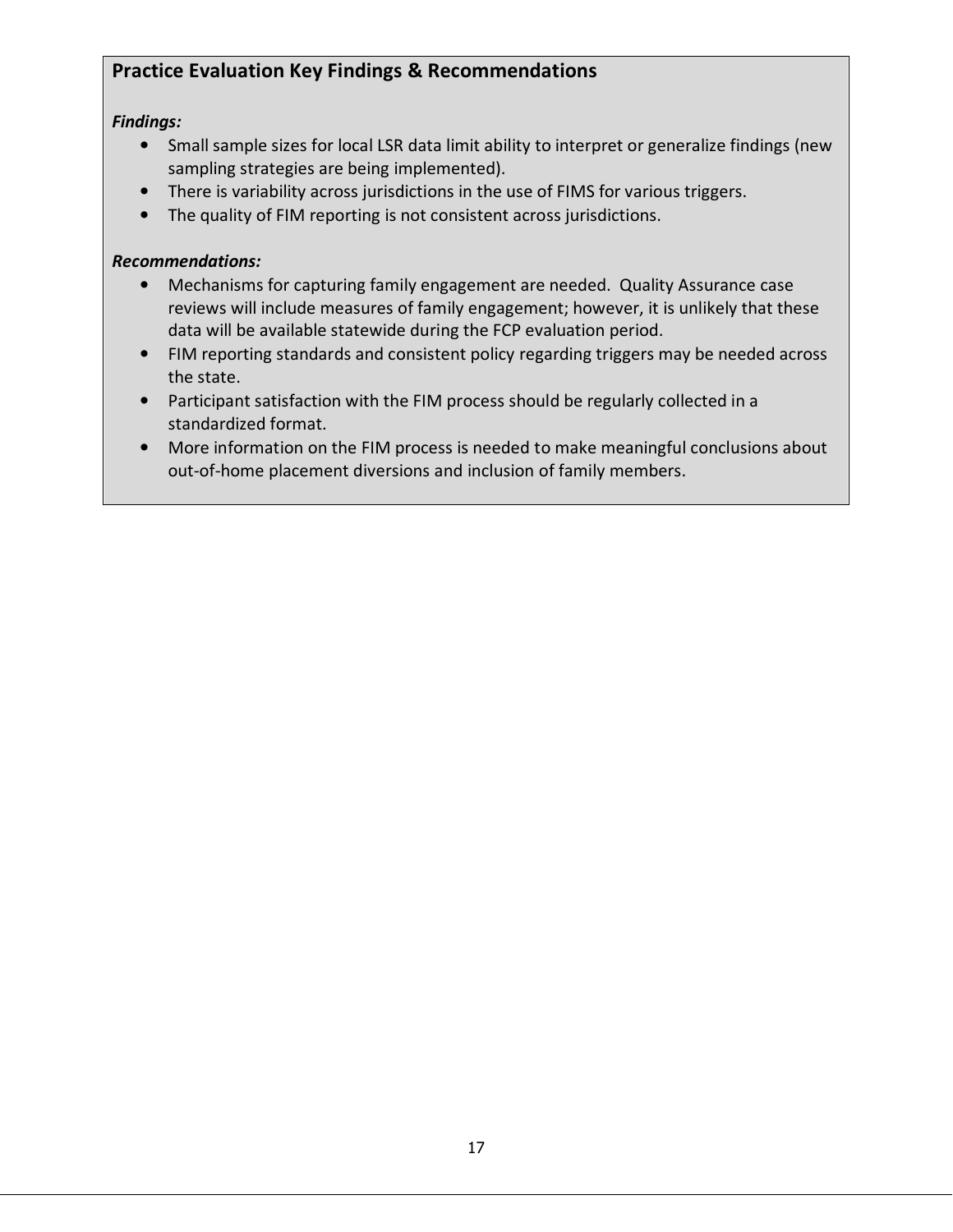### **Outcome Indicators**

The purpose of focusing on outcome indicators is to determine changes in youth and families' safety, permanency, and well being associated with the implementation of FCP. Indicators are aligned with *Place Matters* success indicators related to family centered practice. Performance indicators included in this evaluation are: (1) the number of children in out-of-home care; (2) length of time in out of home care; (3) the percent of children in out-of-home care who are in family homes; and (4) the percent of children in out-of-home care who are placed with siblings.

Data on these indicators is compiled monthly and quarterly. For the purposes of this evaluation and report, the baseline period of December, 2009 is selected. Baseline data is presented in **Table 9**. Data will be analyzed at 6 and 12 months following the conclusion of training in each jurisdiction.

|                          | <b>Jurisdiction</b>      | Children in<br>out-of-<br>home care <sup>®</sup> | Median time in<br>out- of-home care<br>in months <sup>+</sup> | % Children in<br>Family<br>Homes <sup>#</sup> | %Children in out-of-<br>home care placed<br>w/ siblings |
|--------------------------|--------------------------|--------------------------------------------------|---------------------------------------------------------------|-----------------------------------------------|---------------------------------------------------------|
| <b>Baltimore</b><br>City | <b>Baltimore</b><br>City | 4,946                                            | 47                                                            | 82%                                           | 61%                                                     |
|                          | Allegany                 | 99                                               | 13                                                            | 88%                                           | 81%                                                     |
|                          | Carroll                  | 37                                               | 12                                                            | 51%                                           | 36%                                                     |
| Western                  | Frederick                | 175                                              | 20                                                            | 69%                                           | 66%                                                     |
|                          | Garrett                  | 55                                               | 17                                                            | 78%                                           | 50%                                                     |
|                          | Washington               | 191                                              | 16                                                            | 74%                                           | 81%                                                     |
| <b>Western Region</b>    |                          | 557 total                                        | 16                                                            | 72%                                           | 63%                                                     |
|                          | Calvert                  | 60                                               | 30                                                            | 83%                                           | 93%                                                     |
| Southern                 | Charles                  | 113                                              | 19                                                            | 79%                                           | 58%                                                     |
|                          | St. Mary's               | 98                                               | 26                                                            | 78%                                           | 85%                                                     |
| <b>Southern Region</b>   |                          | 271 total                                        | 25                                                            | 80%                                           | 79%                                                     |
| <b>Upper Shore</b>       | Kent                     | 18                                               | 32                                                            | 83%                                           | 50%                                                     |
|                          | Queen<br>Anne's          | 20                                               | 32                                                            | 85%                                           | 100%                                                    |
|                          | Talbot                   | 30                                               | 37                                                            | 77%                                           | 75%                                                     |
|                          | Caroline                 | 34                                               | 11                                                            | 79%                                           | 100%                                                    |
| <b>Upper Shore</b>       |                          | 102 total                                        | 28                                                            | 81%                                           | 81%                                                     |
| <b>Lower Shore</b>       | Dorchester               | 29                                               | 32                                                            | 55%                                           | 22%                                                     |
|                          | Wicomico                 | 74                                               | 46                                                            | 59%                                           | 32%                                                     |
|                          | Worcester                | 35                                               | 30                                                            | 89%                                           | 87%                                                     |
|                          | Somerset                 | 45                                               | 28                                                            | 78%                                           | 50%                                                     |

**Table 9. Success Indicators related to Family Centered Practice, December, 2009** 

‡ Does not include trial home visits

-

<sup>\*</sup> Children in any out-of-home placement

<sup>&</sup>lt;sup>†</sup> Of all children in care in the month, what was the median length of stay in months from the data of most recent entry into out-ofhome care until December, 2009.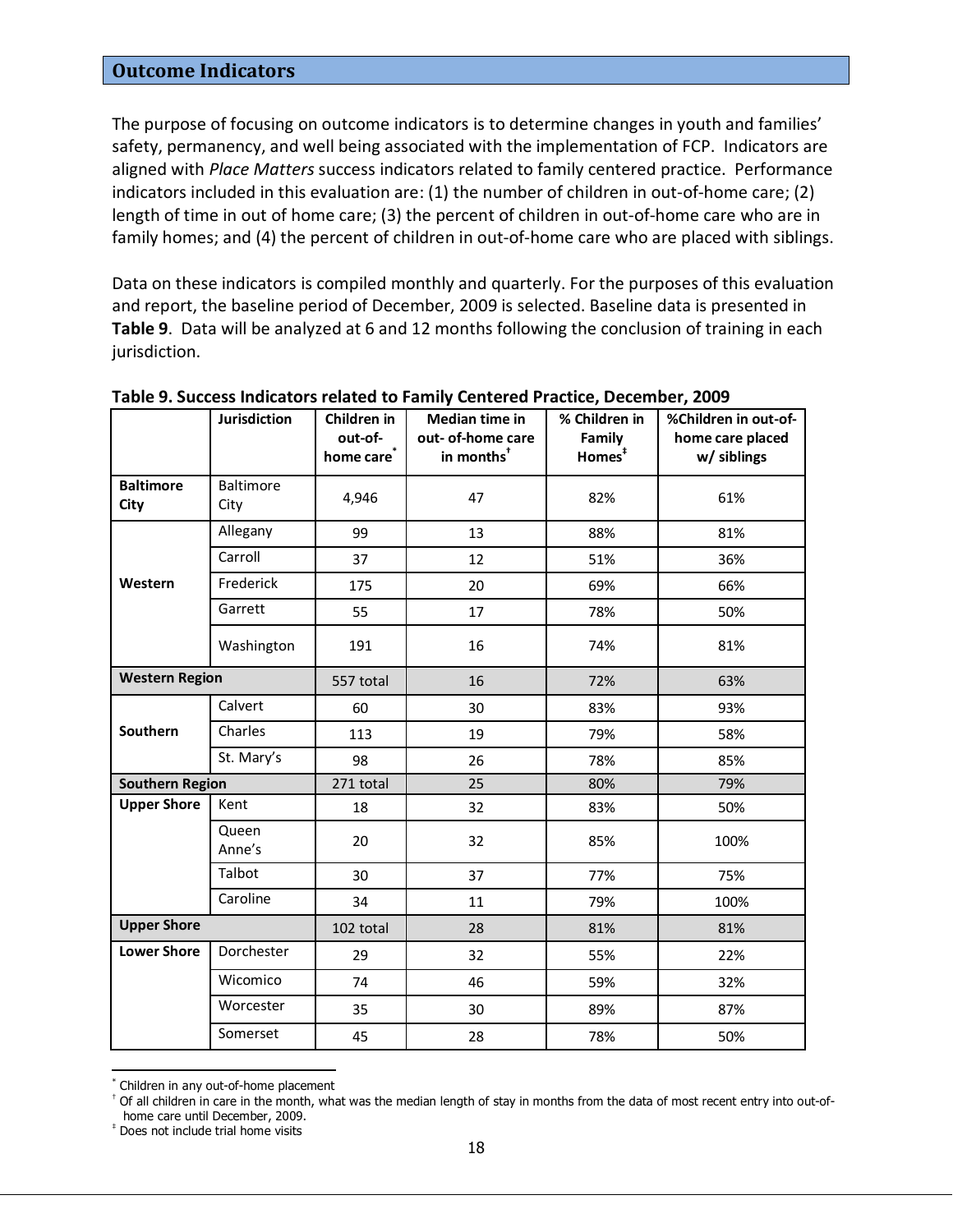|                    | <b>Jurisdiction</b> | Children in<br>out-of-<br>home care | <b>Median time in</b><br>out- of-home care<br>in months <sup>™</sup> | % Children in<br>Family<br>Homes <sup>#</sup> | %Children in out-of-<br>home care placed<br>w/ siblings |
|--------------------|---------------------|-------------------------------------|----------------------------------------------------------------------|-----------------------------------------------|---------------------------------------------------------|
| <b>Lower Shore</b> |                     | 183 total                           | 34                                                                   | 70%                                           | 48%                                                     |
| Central            | Montgomery          | 546                                 | 19                                                                   | 70%                                           | 66%                                                     |
|                    | Howard              | 64                                  | 27                                                                   | 56%                                           | 55%                                                     |
|                    | Anne Arundel        | 158                                 | 27                                                                   | 55%                                           | 48%                                                     |
|                    | Prince<br>George's  | 599                                 | 31                                                                   | 67%                                           | 68%                                                     |
| <b>Central</b>     |                     | 1,367 total                         | 26                                                                   | 62%                                           | 59%                                                     |
| <b>Northern</b>    | <b>Baltimore</b>    | 594                                 | 27                                                                   | 64%                                           | 64%                                                     |
|                    | Harford             | 284                                 | 20                                                                   | 72%                                           | 79%                                                     |
|                    | Cecil               | 125                                 | 17                                                                   | 81%                                           | 93%                                                     |
| <b>Northern</b>    |                     | 1,003 total                         | 21                                                                   | 72%                                           | 58%                                                     |
| <b>STATEWIDE</b>   |                     | 8,429 total                         | 28                                                                   | 74%                                           | 64%                                                     |

## **Outcome Indicators Key Findings & Recommendations:**

- Due both to the design of this evaluation and to the fact that there are other state initiatives that are being implemented that may also impact child welfare and out-ofhome placement, one cannot conclude that any improvements in these child welfare outcomes, measured pre- and post-FCP implementation, are causally associated with the rollout of FCP.
- Local jurisdictions may need technical assistance related to using data to inform and improve practice at the organization and case levels.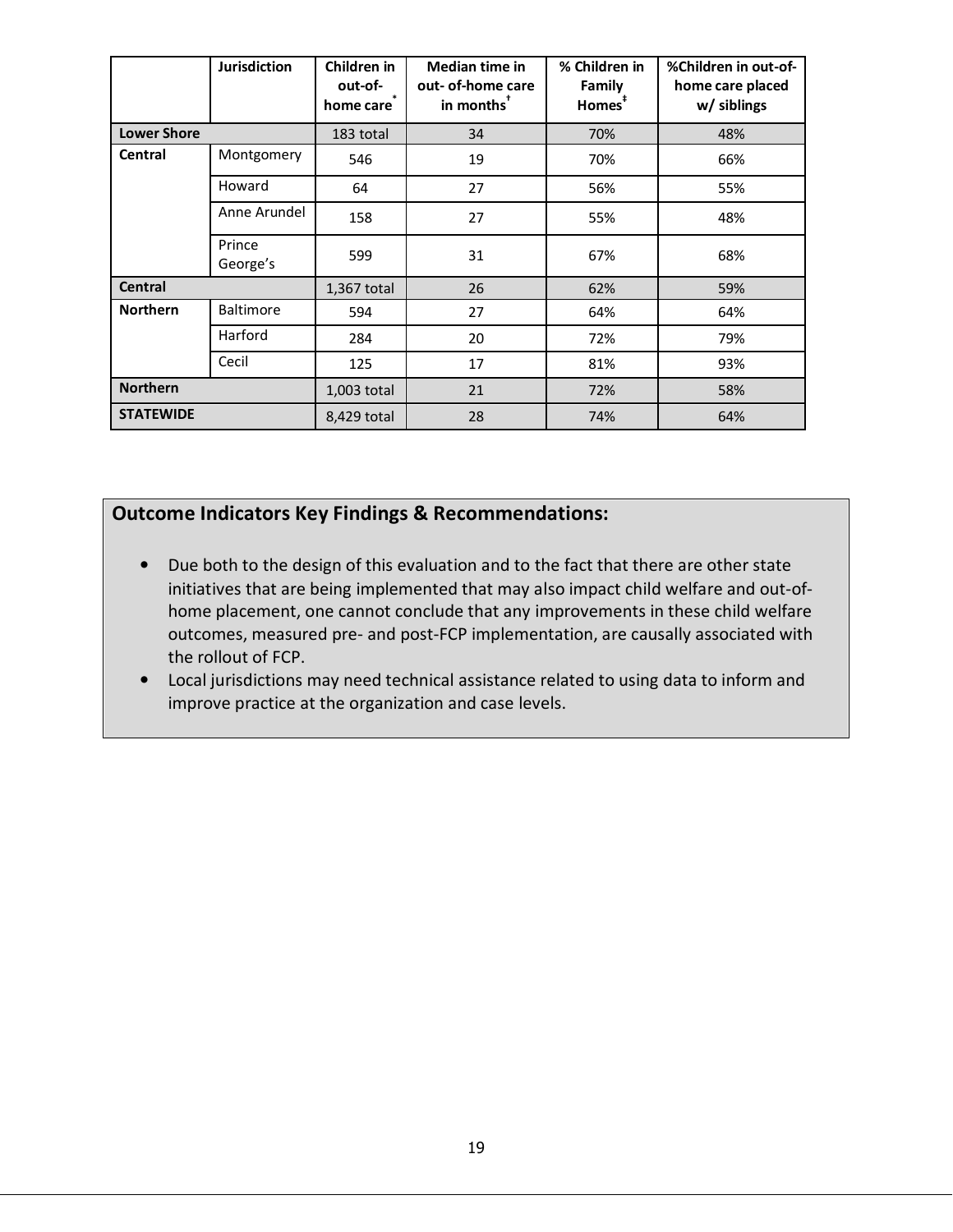## **Appendix A**  FCP Staff Training Feedback Form

| Location:  | Date:      |
|------------|------------|
| Trainer 1: | Trainer 2: |

- 1. With what local DSS are you affiliated? \_\_\_\_\_\_\_\_\_\_\_\_\_\_\_\_\_\_\_\_\_\_\_\_\_\_\_\_
- 2. How long have you worked for DSS? [] Less than 1 year [] 1-3 years [] 4-6 years [] 7-9 years [] 10-12 years  $[ ] 13+ \text{years}$

| Please place an X in the box that best describes how<br>much you agree or disagree with the following<br>statements:    | Agree<br><b>Strongly</b> | <b>Agree</b> | <b>Disagree</b> | <b>Disagree</b><br><b>Strongly</b> |
|-------------------------------------------------------------------------------------------------------------------------|--------------------------|--------------|-----------------|------------------------------------|
| The training objectives were identified.<br>3.                                                                          |                          |              |                 |                                    |
| The training objectives were achieved.<br>4.                                                                            |                          |              |                 |                                    |
| I can identify the core beliefs of Maryland's Family<br>5.<br>Centered Practice model.                                  |                          |              |                 |                                    |
| I can identify the core strategies of Maryland's Family<br>6.<br>Centered Practice model.                               |                          |              |                 |                                    |
| After attending this training, I have a better<br>understanding of                                                      |                          |              |                 |                                    |
| 7.<br>The principles of Place Matters in Maryland.                                                                      |                          |              |                 |                                    |
| Using families' strengths and expertise in case<br>8.<br>planning.                                                      |                          |              |                 |                                    |
| Respecting cultural sensitivity in my work with<br>9.<br>families.                                                      |                          |              |                 |                                    |
| 10. How my culture, beliefs, and biases may influence my<br>work with families.                                         |                          |              |                 |                                    |
| 11. I have a better understanding of the differences<br>between adversarial and family centered practice<br>approaches. |                          |              |                 |                                    |
| After attending this training, I feel better prepared to                                                                |                          |              |                 |                                    |
| 12. Engage family members, resource providers, resource<br>families and community members.                              |                          |              |                 |                                    |
| 13. Use family and team input to conduct ongoing<br>assessments of family strengths and resources.                      |                          |              |                 |                                    |
| 14. Identify service interventions with families to develop<br>capacity and resources.                                  |                          |              |                 |                                    |
| 15. Provide ongoing monitoring and reassessment of<br>families' strengths and resources.                                |                          |              |                 |                                    |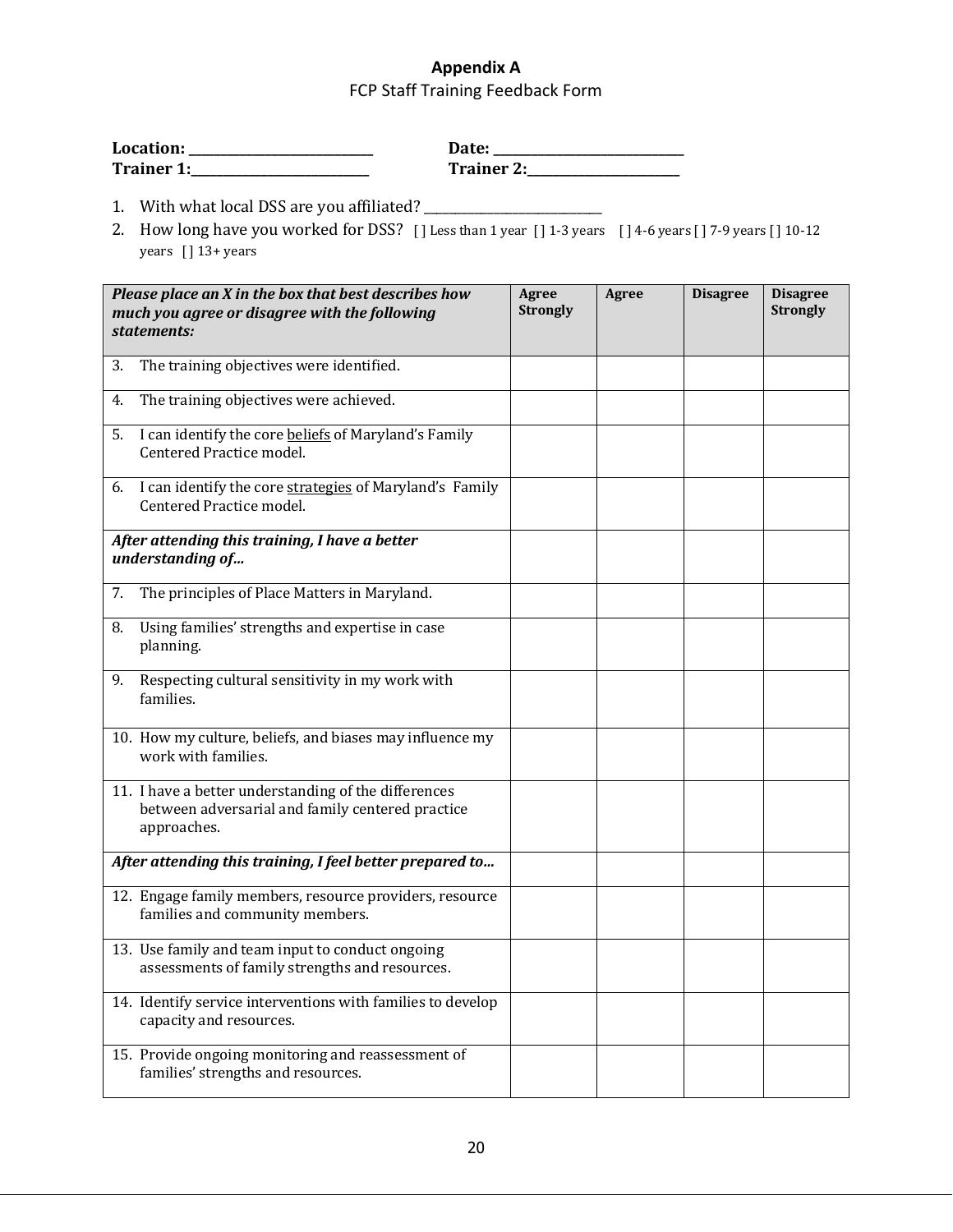| Please place an X in the box that best describes how<br>much you agree or disagree with the following<br>statements: | Agree<br><b>Strongly</b> | Agree | <b>Disagree</b> | <b>Disagree</b><br><b>Strongly</b> |
|----------------------------------------------------------------------------------------------------------------------|--------------------------|-------|-----------------|------------------------------------|
| 16. The training content will be helpful in my day-to-day<br>practice with families.                                 |                          |       |                 |                                    |
| 17. The handouts/materials enhanced my learning.                                                                     |                          |       |                 |                                    |
| 18. The audio/visual aids enhanced my learning.                                                                      |                          |       |                 |                                    |
| 19. The training was interesting and held my attention.                                                              |                          |       |                 |                                    |
| 20. The time allotted for the training was sufficient.                                                               |                          |       |                 |                                    |
| 21. The training met my expectations.                                                                                |                          |       |                 |                                    |
| 22. The trainer(s) encouraged the exchange of<br>ideas and experiences.                                              |                          |       |                 |                                    |
| 23. The trainer(s) asked and encouraged questions<br>which assisted my learning.                                     |                          |       |                 |                                    |
| 24. The trainer demonstrated a professional<br>level of knowledge and competence related<br>to the topic.            |                          |       |                 |                                    |
| 25. The trainer met my expectations.                                                                                 |                          |       |                 |                                    |
| 26. The trainer(s) did NOT meet my expectations.                                                                     |                          |       |                 |                                    |

## **27. What changes, if any, would you suggest for this training?**

## **28. Identify any barriers that might prevent you from implementing Family Centered Practice:**

#### **29. Additional comments:**